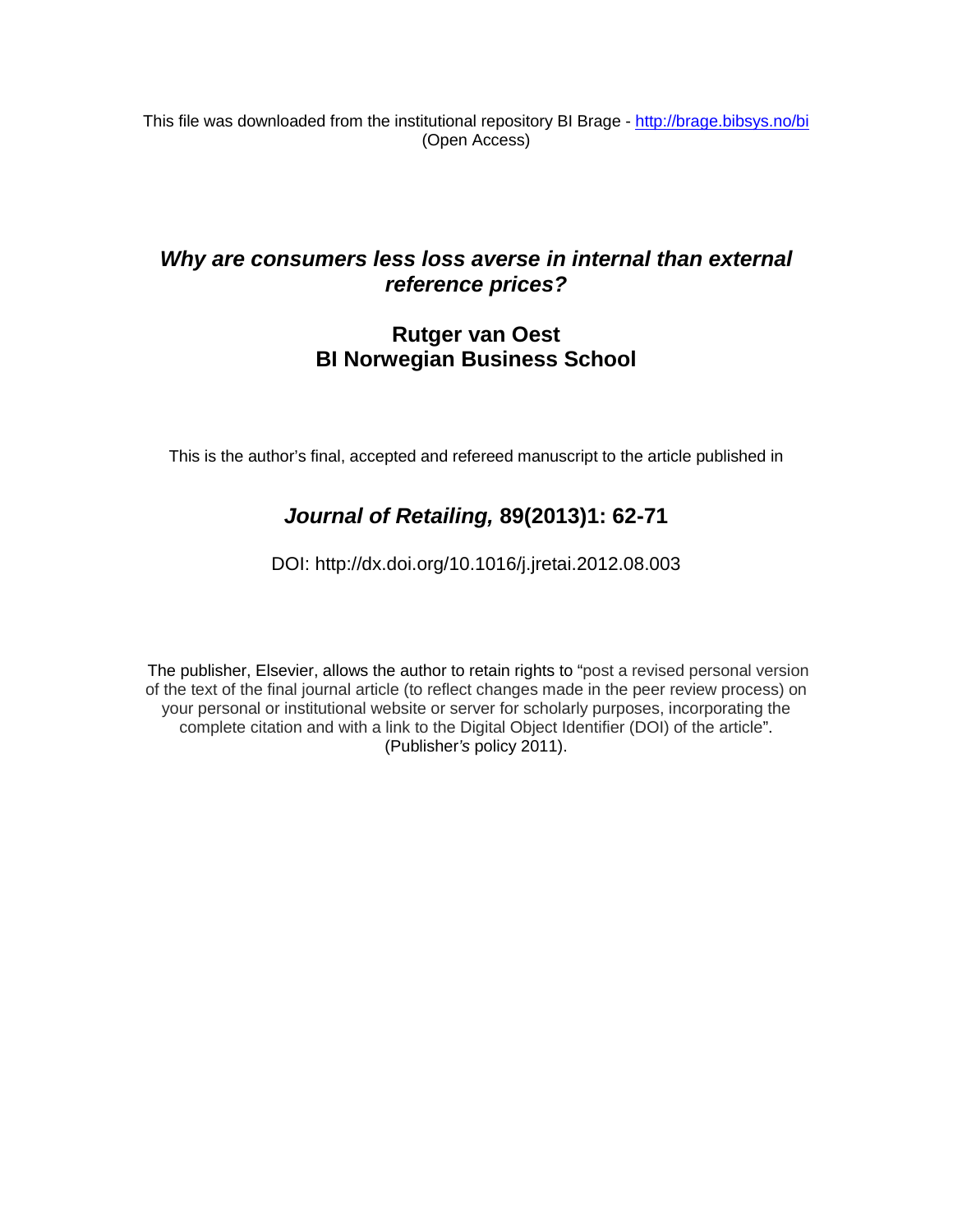# **Why Are Consumers Less Loss Averse in Internal than**

# **External Reference Prices?**

Rutger van Oest\*

This version: August 17, 2012

\* Rutger van Oest is Associate Professor of Marketing at BI Norwegian Business School, Nydalsveien 37, 0442 Oslo, Norway, (email) rutger.d.oest@bi.no (tel) +47 46410653 (fax) +47 21048000. The author thanks Els Gijsbrechts, Auke Hunneman and Ken Wathne for useful comments.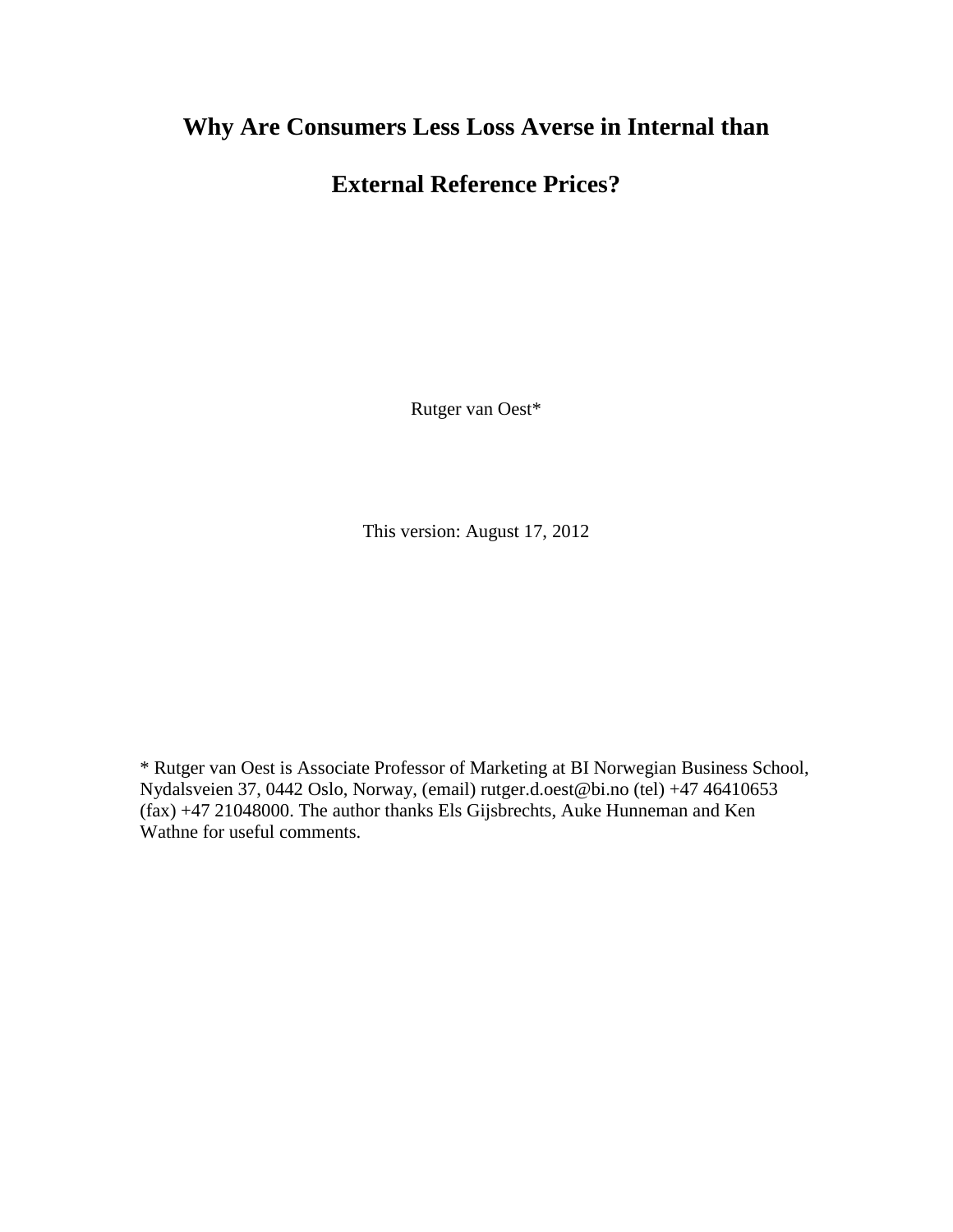**Why Are Consumers Less Loss Averse in Internal than External Reference Prices?**

#### **Abstract**

The literature has produced mixed support for loss aversion in a reference price context and the outcome may depend on the type of reference price. One extant study has reported empirical evidence that consumers are less loss averse in internal than external reference prices, but without discussing causes or implications. In the current study, we reconcile relevant literature and propose this asymmetric loss aversion result as an empirical generalization. Next, we provide and test an explanation: two empirical regularities in pricing cause that consumers tend to observe few losses for external reference price and many losses for internal reference price, making them less sensitive to internal than external losses. We use two scanner panel data sets to show that the two empirical regularities contribute to asymmetric loss aversion, while accounting for alternative explanations. We explore the implications of loss aversion asymmetry for the effectiveness of price promotions by simulation.

#### KEY WORDS:

*Internal reference price, External reference price, Loss aversion, Scanner panel data*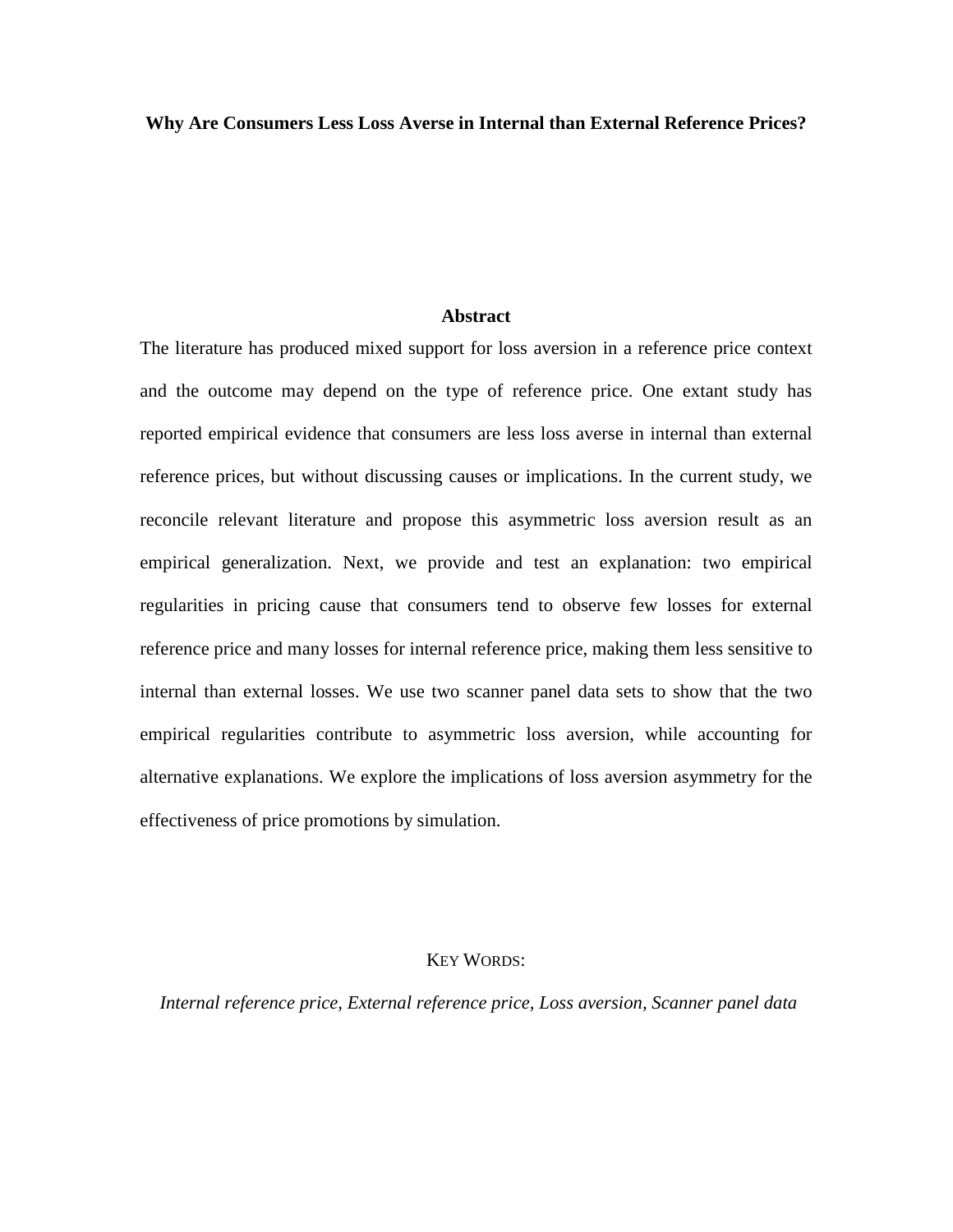#### **INTRODUCTION**

A large body of literature has considered the impact of reference prices on brand choice, resulting in the empirical generalization that consumers do not merely judge the absolute price, but evaluate it against reference points (Winer 1986; Blattberg et al. 1995; Kalyanaram and Winer 1995; Meyer and Johnson 1995). They construct an external reference price (ERP) from *current* shelf prices in the product category<sup>[1](#page-3-0)</sup> and an internal reference price (IRP) for each brand based on recalled *previous* prices. Though price recall studies indicate that consumers have limited price memory (Dickson and Sawyer 1990; Vanhuele and Dreze 2002), both reference price types drive brand choice and have been incorporated into brand choice models simultaneously (Kumar et al. 1998; Mayhew and Winer 1992; Rajendran and Tellis 1994; Mazumdar and Papatla 2000).

Consistent with prospect theory (Kahneman and Tversky 1979) and mental accounting (Thaler 1985), a second empirical generalization is that consumers are loss averse: they react more strongly to prices above the reference price (i.e., losses) than to prices below (i.e., gains) (Kalyanaram and Winer 1995). However, while there is strong consensus on reference prices influencing brand choice, the existence of loss aversion in a reference price context is debated (Bell and Lattin 2000; Mazumdar et al. 2005) and studies have found opposite results (Briesch et al. 1997; Krishnamurthi et al. 1992).

The presence of loss aversion could depend on whether the reference price is external or internal: Mazumdar and Papatla (2000, p. 254) conclude from a thorough empirical analysis on four product categories that "ERP segments are found to be more loss averse than the IRP ones", but without providing discussion. It is unclear what the

<span id="page-3-0"></span><sup>&</sup>lt;sup>1</sup> We focus on ERP that is the current price of a reference brand (Hardie et al. 1993). The literature also contains other forms such as the retailer-supplied comparative price (Kopalle and Lindsey-Mullikin 2003).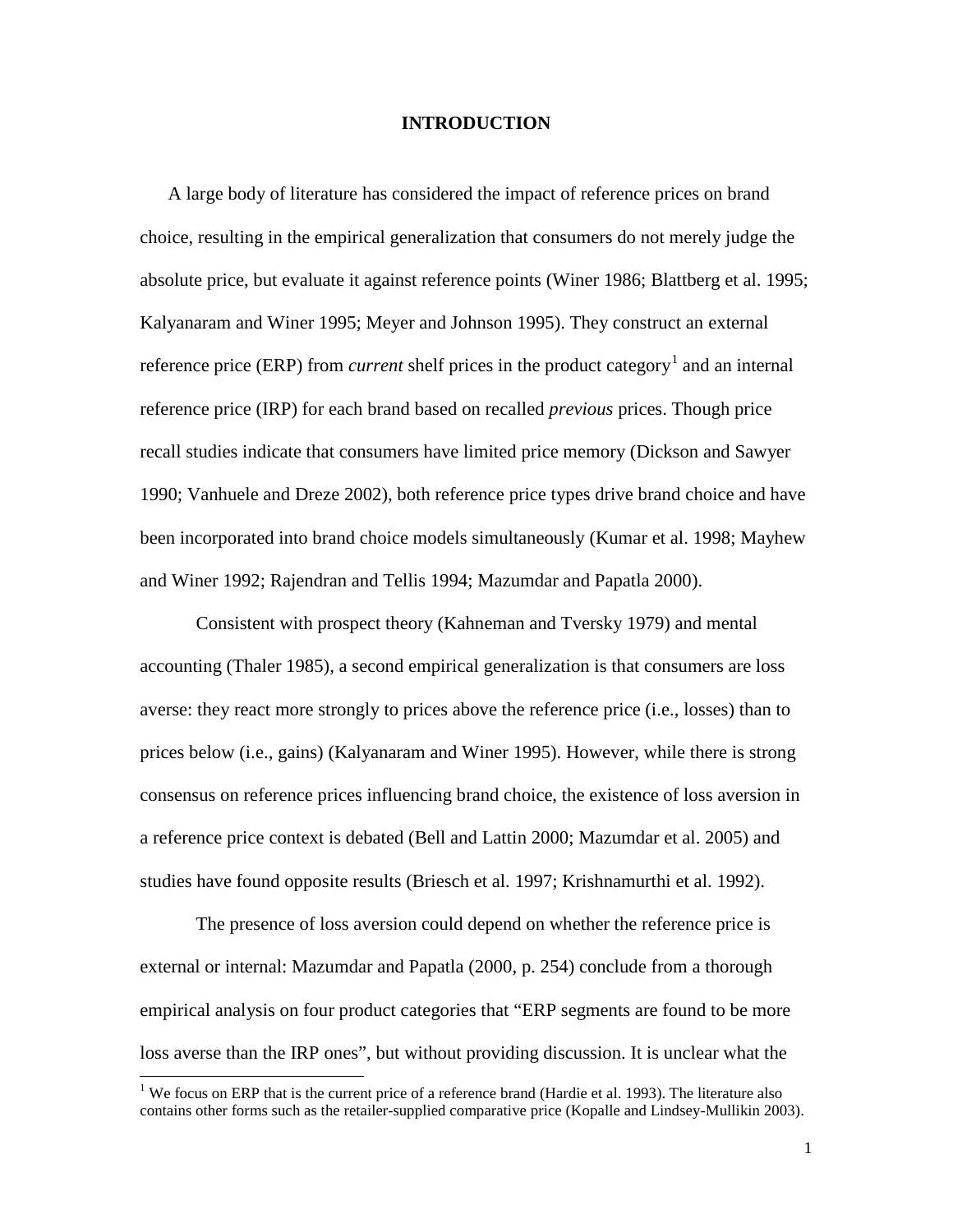implications are for pricing strategies and also to what extent this loss aversion asymmetry between ERP and IRP is a universal phenomenon. Moreover, from a theoretical perspective, the mechanisms triggering the asymmetry remain not wellunderstood. While the literature has identified household-level characteristics influencing loss aversion, these have only been tested for IRP (Erdem et al. 2001; Krishnamurthi et al. 1992) or found to work in the same direction for ERP and IRP (Klapper et al. 2005); they have not been connected to loss aversion asymmetry.

The current paper addresses these issues. It establishes Mazumdar and Papatla's loss aversion asymmetry as an empirical generalization (Bass and Wind 1995) and explains the asymmetry by two empirical regularities in pricing: (1) brands with larger choice shares tend to be more expensive, and (2) brand prices tend to increase over time. The mechanism we propose and test is that these regularities trigger ERP gains and IRP losses, respectively, and that the larger number of IRP losses than ERP losses makes consumers relatively less sensitive to the former type. We find empirical support from two scanner panel data sets that the two regularities drive loss aversion asymmetry, while controlling for several alternative explanations. We further contribute to the literature by exploring the implications of loss aversion asymmetry for the long-run (cumulative) impact of price promotions through simulation.

In this article, we start by defining loss aversion asymmetry in a utility framework and reconcile empirical evidence from the literature to come up with our empirical generalization. Next, we lay out the rationale for consumers usually being less loss averse in IRP than ERP, and we discuss the role of the two empirical regularities in detail; two scanner panel data sets show the connection between the regularities and loss aversion

2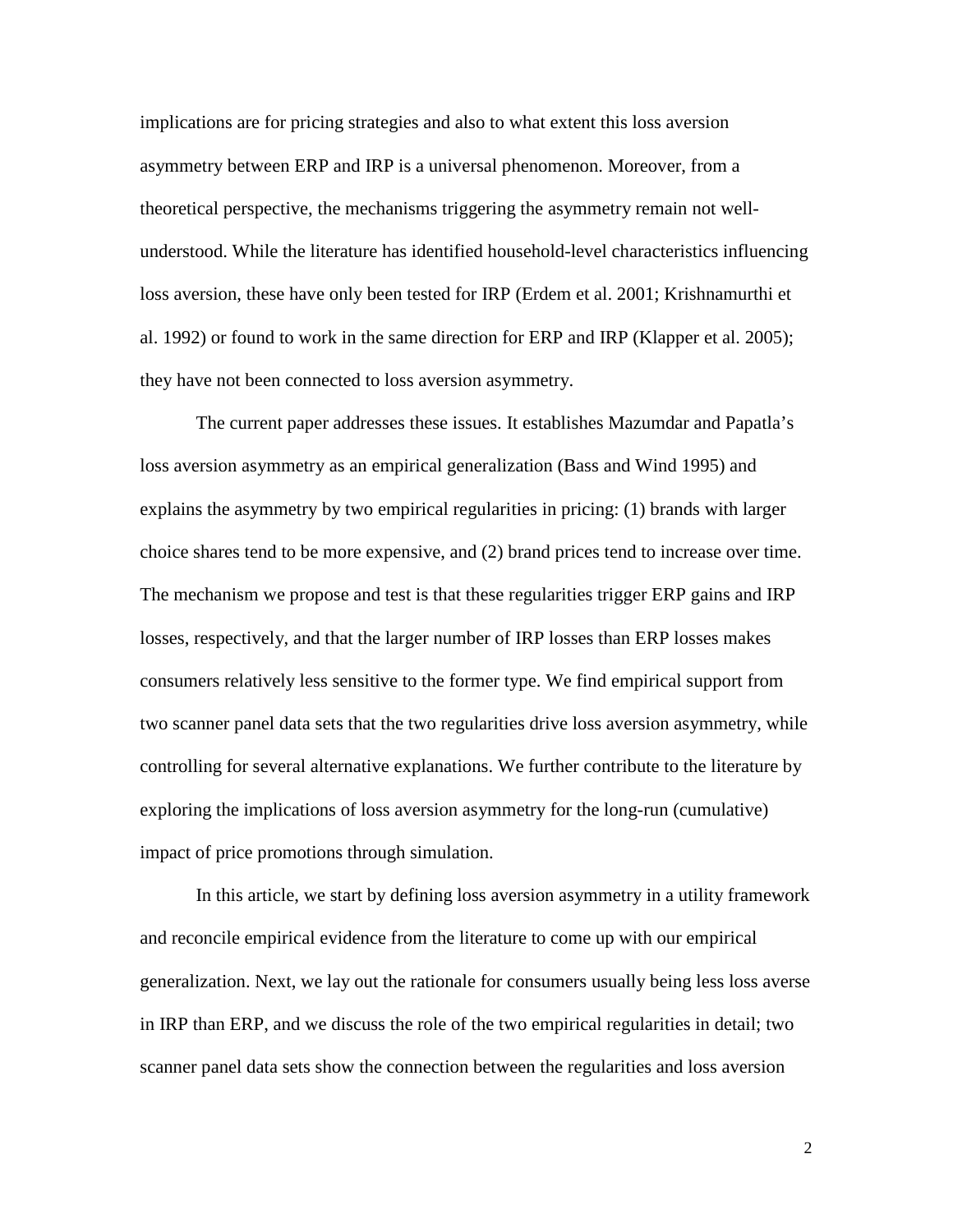asymmetry. Finally, we conduct the simulation experiment to present managerial implications.

#### **LOSS AVERSION ASYMMETRY**

We focus on the role of reference prices in brand choice and add non-price factors in a later stage. In so doing, we define utility resulting from brand *j* as

(1) 
$$
U_j = \beta_E \big( \text{ERPGAIN}_j + \lambda \text{ERPLOSS}_j \big) + \beta_I \big( \text{IRPGAIN}_j + \lambda \mu \text{IRPLOSS}_j \big),
$$

where  $ERPGAIN<sub>i</sub>$  is the difference between the external reference price and the observed price of brand *j* when the reference price is above the observed price,  $ERPLOSS<sub>i</sub>$  is this difference when the reference price is below the observed price, and  $IRPGAIN<sub>i</sub>$  and IRPLOSS<sub>i</sub> are defined similarly for the internal reference price. The coefficients  $\beta_E$  and  $\beta_l$  capture the effects of ERP gains and IRP gains, respectively, and  $\lambda$  is the loss aversion parameter for ERP (Bell and Lattin 2000; Hardie et al. 1993):  $\lambda > 1$  indicates loss aversion, i.e., higher responsiveness to losses than to equal-sized gains. As loss aversion in IRP is defined by  $\lambda \mu$ , parameter  $\mu$  is the ratio of loss aversion in IRP relative to ERP: consumers are less loss averse in IRP than ERP when  $\mu < 1$ . We expect all four coefficients  $\beta_E$ ,  $\beta_I$ ,  $\lambda$  and  $\mu$  to be positive, as all gain and loss variables in (1) are framed as the reference price minus the observed price (Bell and Lattin 2000; Hardie et al. 1993). Equation (1) does not have a separate price term, as it is not jointly identified with the ERP gain-loss components (Briesch et al. 1997; Moon et al. [2](#page-5-0)006; Niedrich et al. 2009). $^2$ 

<span id="page-5-0"></span><sup>&</sup>lt;sup>2</sup> Neither ERP nor the response coefficients in (1) are brand-specific, causing that price drops out when the ERP gain and loss terms are included.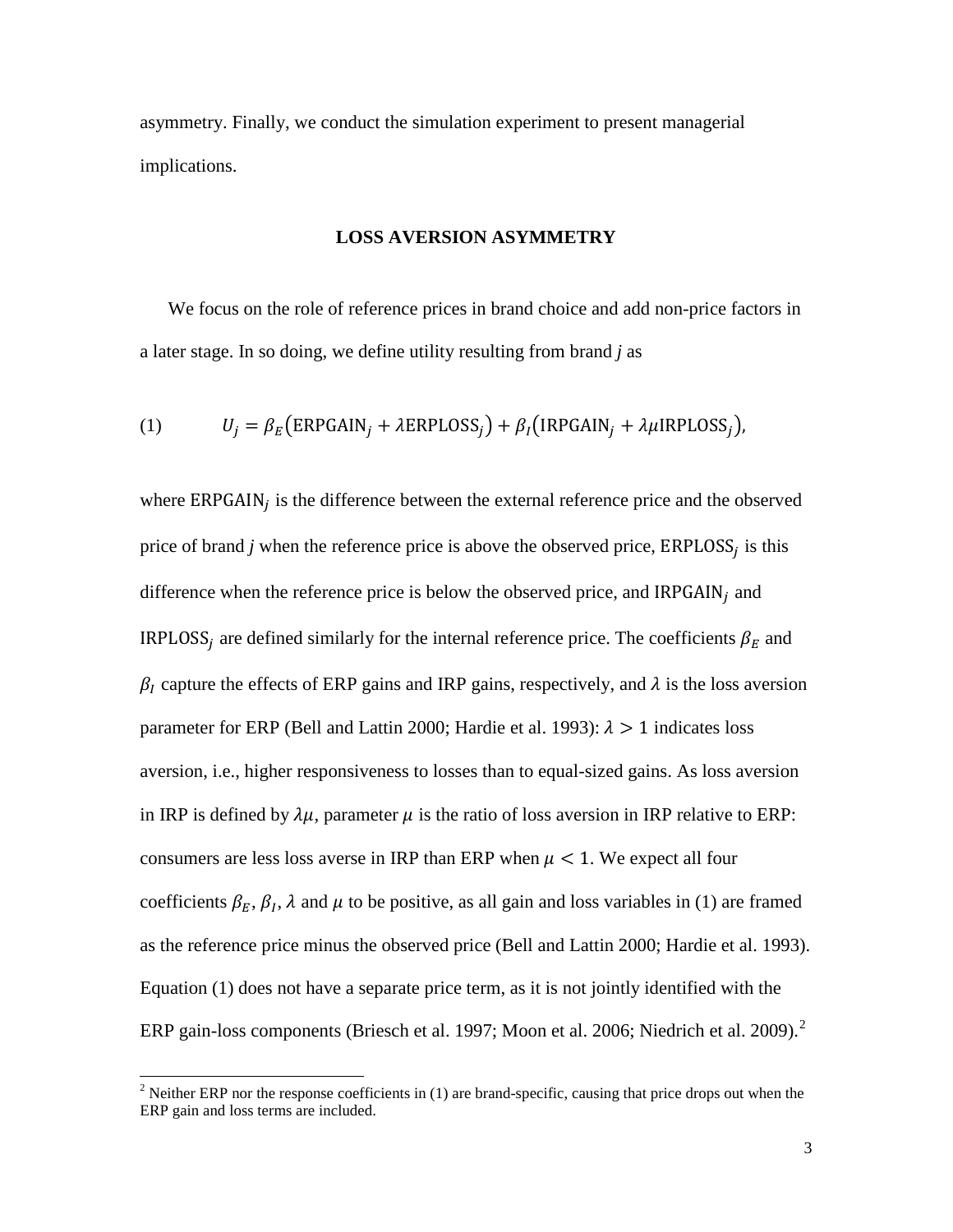#### $<$  TABLE 1 ABOUT HERE  $>$

To investigate the hypothesis  $\mu < 1$ , as suggested by Mazumdar and Papatla (2000), we compute  $\mu$  from other empirical studies that report loss aversion coefficients for both ERP and IRP; these extant studies do not provide  $\mu$  directly. Table 1 summarizes the results. Bell and Lattin (2000) report significant loss aversion in ERP, i.e.  $\lambda > 1$ , for 7 out of 12 product categories (without showing the actual coefficients) and no evidence of asymmetric price response for IRP in any category ( $\lambda \mu = 1$ ), consistent with consumers being less loss averse in IRP ( $\mu$  < 1). Briesch et al. (1997) show parameter estimates for ERP and IRP in the liquid detergent category. Their estimates amount to  $\mu = .47$ . Both Bell and Lattin (2000) and Briesch et al. (1997) have accounted for unobserved heterogeneity via latent classes. Hardie et al. (1993) do not consider unobserved heterogeneity in response to marketing mix; their estimated loss aversion coefficients for ERP and IRP in the orange juice category are  $\lambda = 1.66$  and  $\lambda \mu = 1.46$ , implying that  $\mu = .88$ . Mazumdar and Papatla (1995) consider two product categories and distinguish between two deterministic segments driven by ERP and IRP, respectively; their parameter estimates in the margarine category are consistent with  $\mu < 1$ , but the numbers for liquid detergent run counter to the results of Briesch et al. (1997) for the same category and our expectations. Moon et al. (2006) employ a latent class structural heterogeneity model of reference price usage; they find evidence of loss aversion in the toilet tissue category for both ERP and IRP, but much stronger for the former reference price type ( $\mu = .27$ ). Finally, Pauwels et al. (2007) use aggregate brand sales data for twenty product categories and find "increased price sensitivity for gains, but decreased price sensitivity for losses" regarding IRP, but no significant differences for ERP; their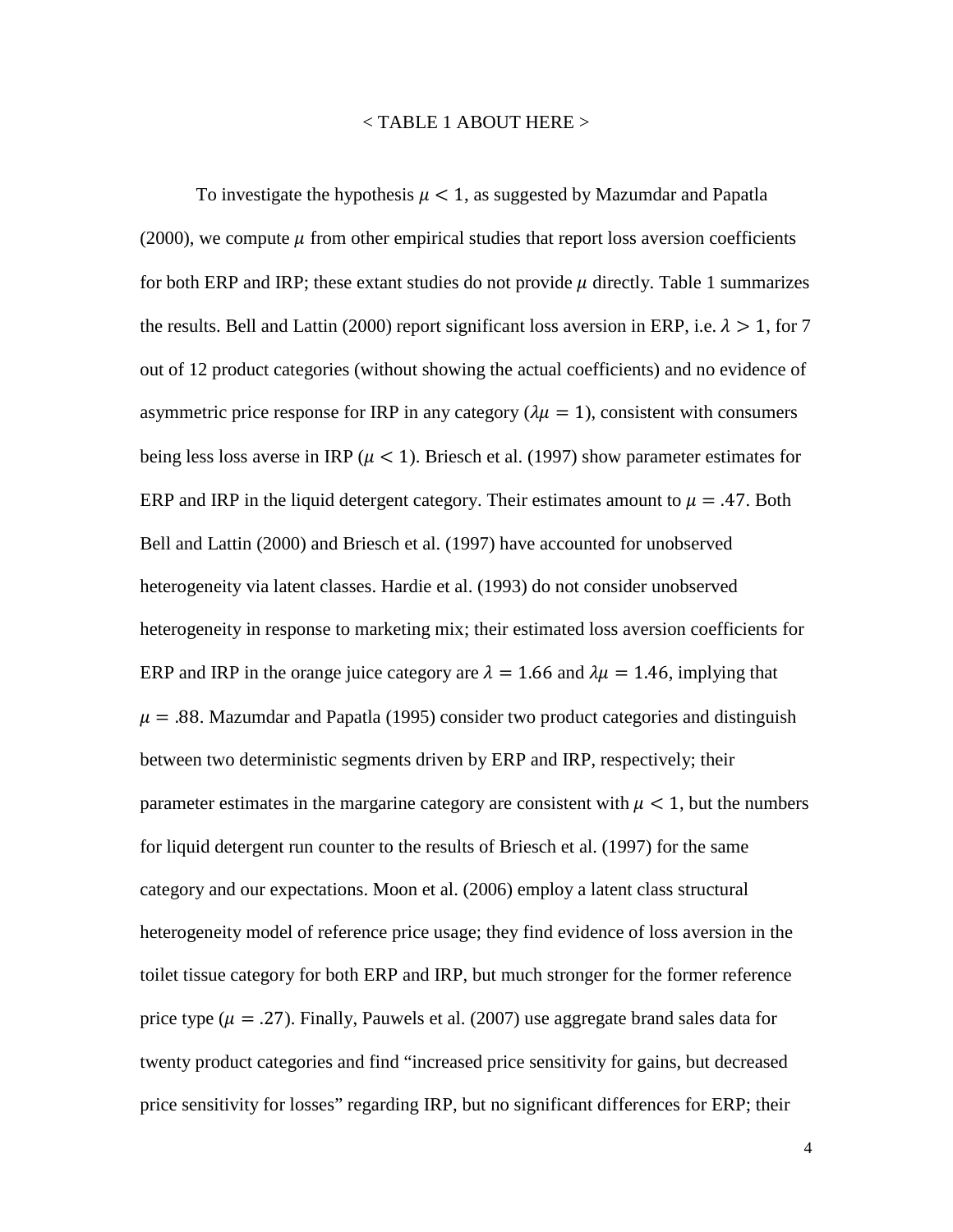parameter estimates imply that  $\mu = .65$ . We conclude from these studies from different authors in different settings that loss aversion asymmetry between ERP and IRP is commonplace and propose it as an empirical generalization.

#### **RATIONALE FOR LOSS AVERSION AYMMETRY**

The mechanism connecting the two empirical regularities in pricing to loss aversion asymmetry is that these regularities lead to less ERP losses and more IRP losses, making consumers relatively less sensitive to the latter. The notion that high-frequency events receive less weight has roots in social psychology (Nisbett and Ross 1980). In making probability judgments, chances of high-frequency events are underestimated, while lowfrequency events are overestimated (Kahneman et al. 1982). Similarly, respondents underreport high-frequency events and over-report low-frequency events in recall-based tasks, as low-frequency events are more salient (Schroder et al. 2003). Analogous findings exist for non-recall based tasks (Fiske 1980; Kanouse and Hanson 1972).

The two empirical regularities (or conditions<sup>[3](#page-7-0)</sup>) are (1) brands with larger choice shares tend to be more expensive, and (2) brand prices tend to increase over time; they appear at the product category (or market) level, but can also be defined at the level of the individual consumer (or household) that can be viewed as a market segment of size one. As the theoretical link with loss aversion asymmetry is made at the consumer rather than category level, an individual level analysis is the most natural way to go. For testing purposes, an advantage of the disaggregate approach is that it offers ample variation in the outcomes of the two conditions. While the empirical regularities typically hold at the

<span id="page-7-0"></span> $3$  We use the terms empirical regularity and condition interchangeably, though an empirical regularity is observed at the category level and the corresponding condition can also be measured at the individual level.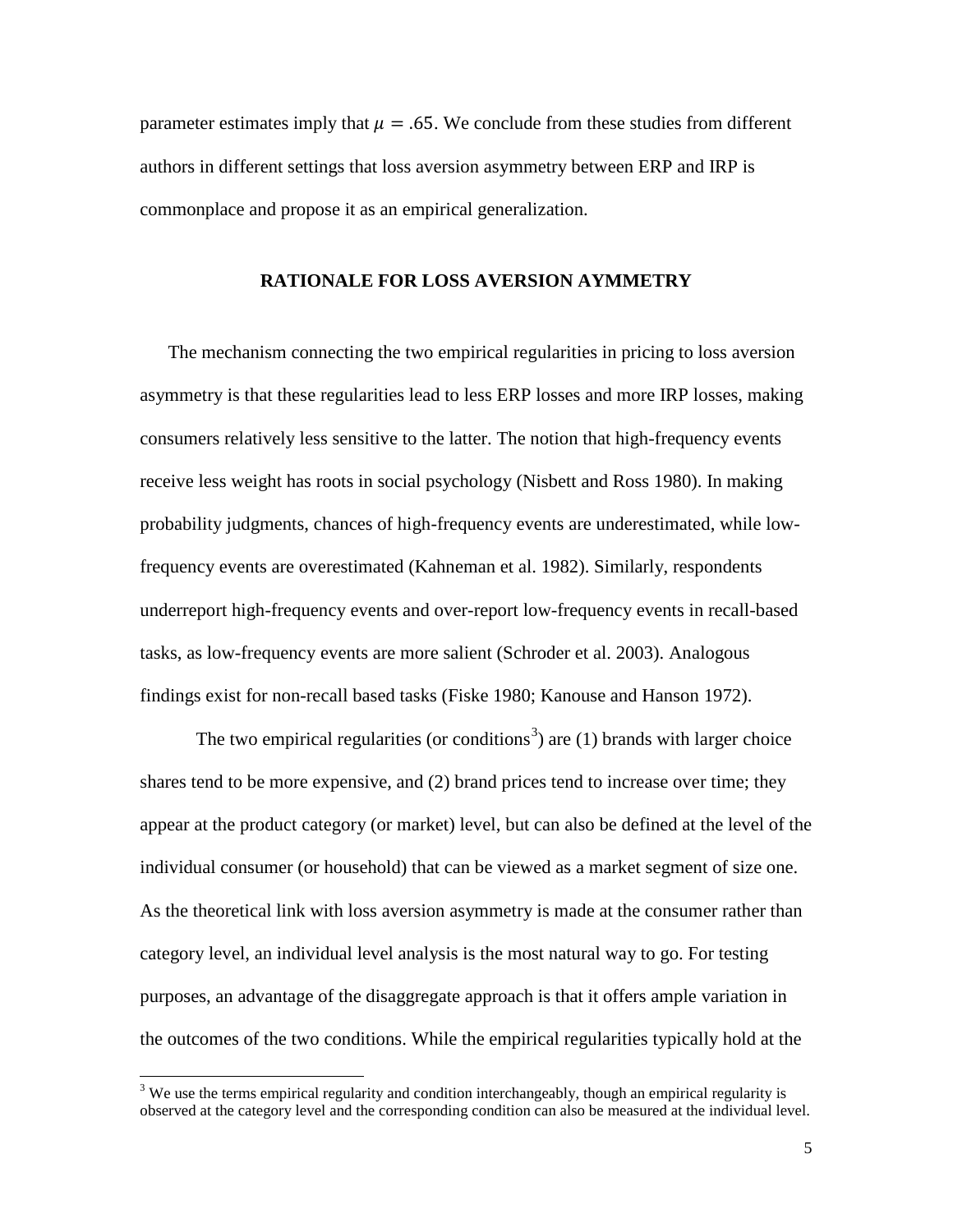category level (offering little variation unless many categories are considered), there is substantial variation across individual purchase occasions. For instance, chosen brands vary and as a result choice shares of expensive versus cheap brands vary as well (variation in Condition 1). Similarly, consumers observe different price sequences (variation in Condition 2), as brand prices vary over time and purchasing patterns differ in terms of average cycle, degree of regularity and when the bulk of the purchases was made.<sup>[4](#page-8-0)</sup> Below we argue that the two empirical regularities trigger more ERP gains and IRP losses, respectively, making losses more frequent for IRP than ERP (reducing loss aversion in IRP relative to ERP via the frequency-importance mechanism described earlier).

#### *Condition 1: brands with larger choice shares are more expensive*

Most scanner panel data used in published studies originate from the eighties and nineties. Consistent with Condition 1, these data often contain a positive correlation between brand price and choice share (Bolton 1989; Klapper et al. 2005). The majority of reference price studies have operationalized ERP as the current shelf price of the previously chosen brand (Bell and Lattin 2000; Briesch et al. 1997; Hardie et al. 1993; Kopalle et al. 1996; Moon et al. 2006), meaning that at many purchase occasions ERP is the price of a brand with a large choice share. As according to Condition 1 large-share brands tend to have higher prices, there are many high ERPs and hence many gains relative to these high ERPs.

The left panel of Figure 1 illustrates the principle for a consumer with a purchasing pattern that is consistent with the empirical regularity: the expensive brand

<span id="page-8-0"></span><sup>&</sup>lt;sup>4</sup> In line with extant panel data studies of brand choice, an implicit assumption is that households only observe brand prices at purchase occasions and not at other shopping trips (Chang et al.1999).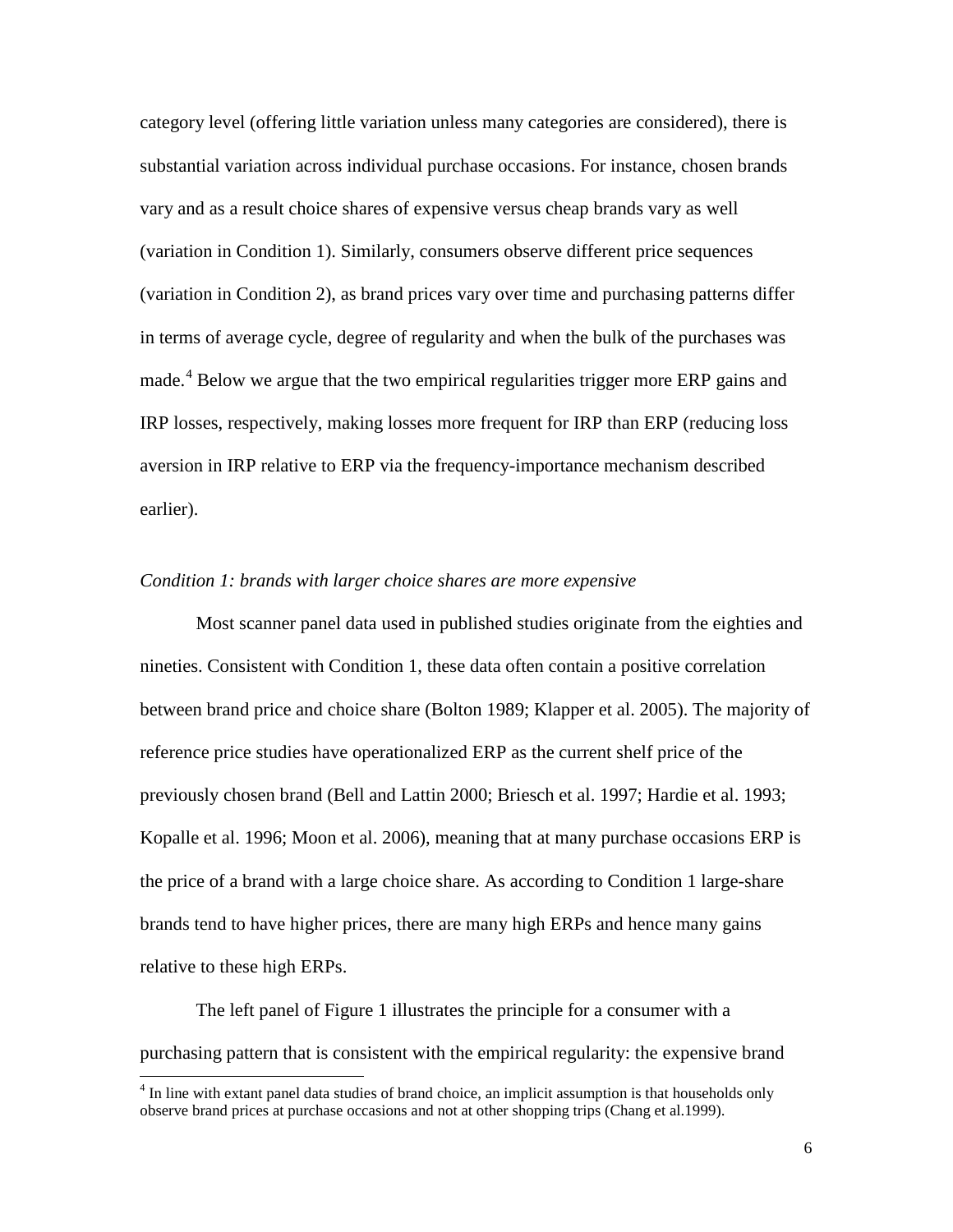has a choice share of 80%, i.e., it has been the previous choice at 4 out of 5 purchase occasions, while the cheap brand has been picked only once. As the expensive brand is more often the previously chosen brand and therefore tends to be the reference brand (the exception is occasion 3), the consumer indeed experiences more ERP gains than losses. For expository purposes, the illustration focuses on one "cheap" brand and one "expensive" brand, with prices fixed over time, so that price level and price ranking coincide at every occasion. In an extended scenario with price variation due to price shifts and promotional offers, the mechanism remains valid. However, brands that are more expensive on average no longer need to be more expensive at every occasion. As the frequency of ERP gains is determined by each occasion's price ranking of the previously chosen brand, we measure the extent to which Condition 1 is met by the average price ranking of chosen brands across purchase occasions.<sup>[5](#page-9-0)</sup>

#### $\epsilon$  FIGURE 1 ABOUT HERE  $>$

In a different context, Bell and Lattin (2000) have also employed the mechanism that consumers purchasing more expensive brands face more gains relative to ERP. These authors use it to point out that not properly accounting for unobserved heterogeneity results in a price response curve with spurious loss aversion; less price sensitive consumers (flatter price response and buying more expensive brands) tend to be concentrated in the gains part of the price response curve, while price sensitive consumers (steeper price response and cheaper brands) are located in the losses part; this could falsely suggest the presence of loss aversion when individual consumers are not

<span id="page-9-0"></span><sup>&</sup>lt;sup>5</sup> This definition of expensiveness is most strongly connected to ERP gains and losses. We verified that the empirical findings are robust to replacing the price rankings by price levels in dollar cents.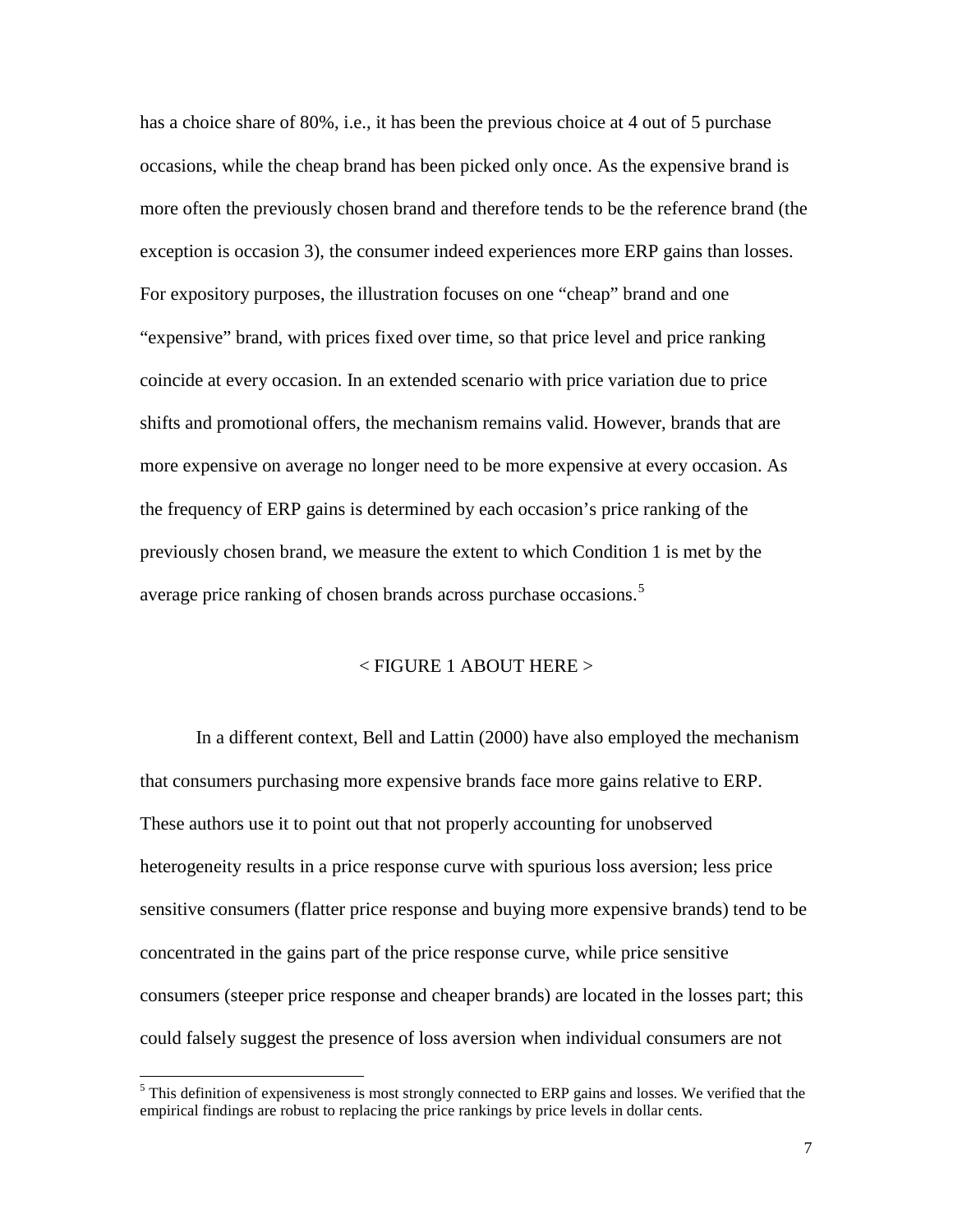loss averse. Their seminal work emphasizes a measurement issue regarding loss aversion, while we focus on a behavioral explanation of loss aversion asymmetry between ERP and IRP. Nevertheless, the findings of Bell and Lattin imply that ignored unobserved heterogeneity could be an alternative explanation for loss aversion asymmetry, as it would cause overestimation of loss aversion in ERP. We rule out this alternative explanation by incorporating unobserved heterogeneity into our empirical analysis.

#### *Condition 2: brand prices increase over time*

It is well-established that prices show upward trends due to inflation. As (a) this implies that past prices tend to be lower than the current price and (b) IRP is based on these lower past prices, consumers experience many losses when comparing current prices to IRPs. The right panel of Figure 1 illustrates this mechanism for a consumer observing a price pattern that is consistent with the empirical regularity. For expository purposes, we define IRP as the brand's previous price, a special case of the more general IRP employed in the empirical analysis. Indeed, the current price is higher than the previous price (which serves as the IRP), causing perceived losses.

In the illustration, IRP is determined by the brand's price at the previous occasion, implying that the number of IRP losses coincides with the number of occasions that the price has increased: it is the frequency that matters. However, extant reference price studies indicate that IRP is shaped by a substantially larger number of past purchase occasions (Briesch et al. 1997; Niedrich et al. 2009). Under these more realistic circumstances, the gap between the brand's price and its IRP is not only the result of the frequency of price increases versus decreases but is the net effect of both the frequency

8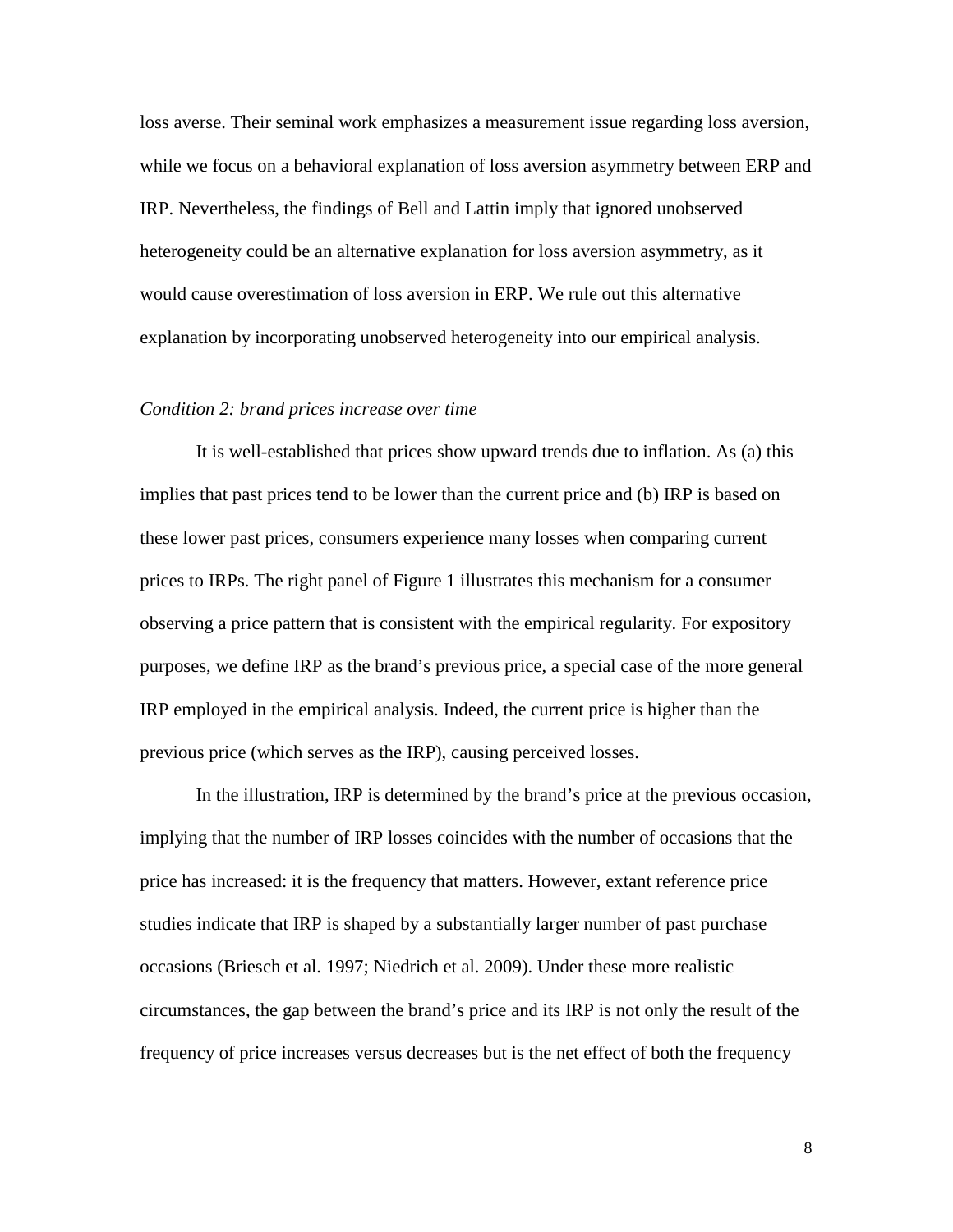and magnitude. We therefore measure the extent to which Condition 2 is met by the average price change between all subsequent purchase occasions across all brands.

#### **FORMAL LINK BETWEEN CONDITIONS AND LOSS AVERSION**

To formally connect the two pricing conditions to loss aversion in ERP (i.e.,  $\lambda$ ) and loss aversion in IRP (i.e.,  $\lambda \mu$ ), we consider a situation with a high outcome (H) and a situation with a low outcome (L) for each of these conditions. We define COND1<sup>(H)</sup> >  $\text{COMD1}^{(L)}$  for Condition 1, with the values of  $\text{COND1}^{(H)}$  and  $\text{COND1}^{(L)}$  being average price rankings of chosen brands. Similarly,  $\text{COND2}^{(H)} > \text{COND2}^{(L)}$  for Condition 2, where the values of  $COMD2^{(H)}$  and  $COMD2^{(L)}$  correspond to average price change between subsequent purchase occasions.

As Condition 1 affects the number of ERP gains but is not related to the number of IRP gains, it may influence loss aversion  $\lambda$  in ERP, even though  $\lambda \mu$  for IRP remains constant. If we define

(2) 
$$
\lambda^{(H)} = (1/\theta_1) \lambda^{(L)},
$$

for some  $\theta_1 > 0$ , then  $\lambda^{(H)} \mu^{(H)} = \lambda^{(L)} \mu^{(L)}$  (i.e., constant  $\lambda \mu$ ) yields

(3) 
$$
\mu^{(H)} = \theta_1 \mu^{(L)}.
$$

As Condition 1 should lead to more ERP gains, i.e., less losses, and we expect that consumers become more loss averse if losses are less frequent, we hypothesize that  $\lambda^{(H)} > \lambda^{(L)}$ ; this corresponds to the hypothesis  $\theta_1 < 1$  in (2) and (3).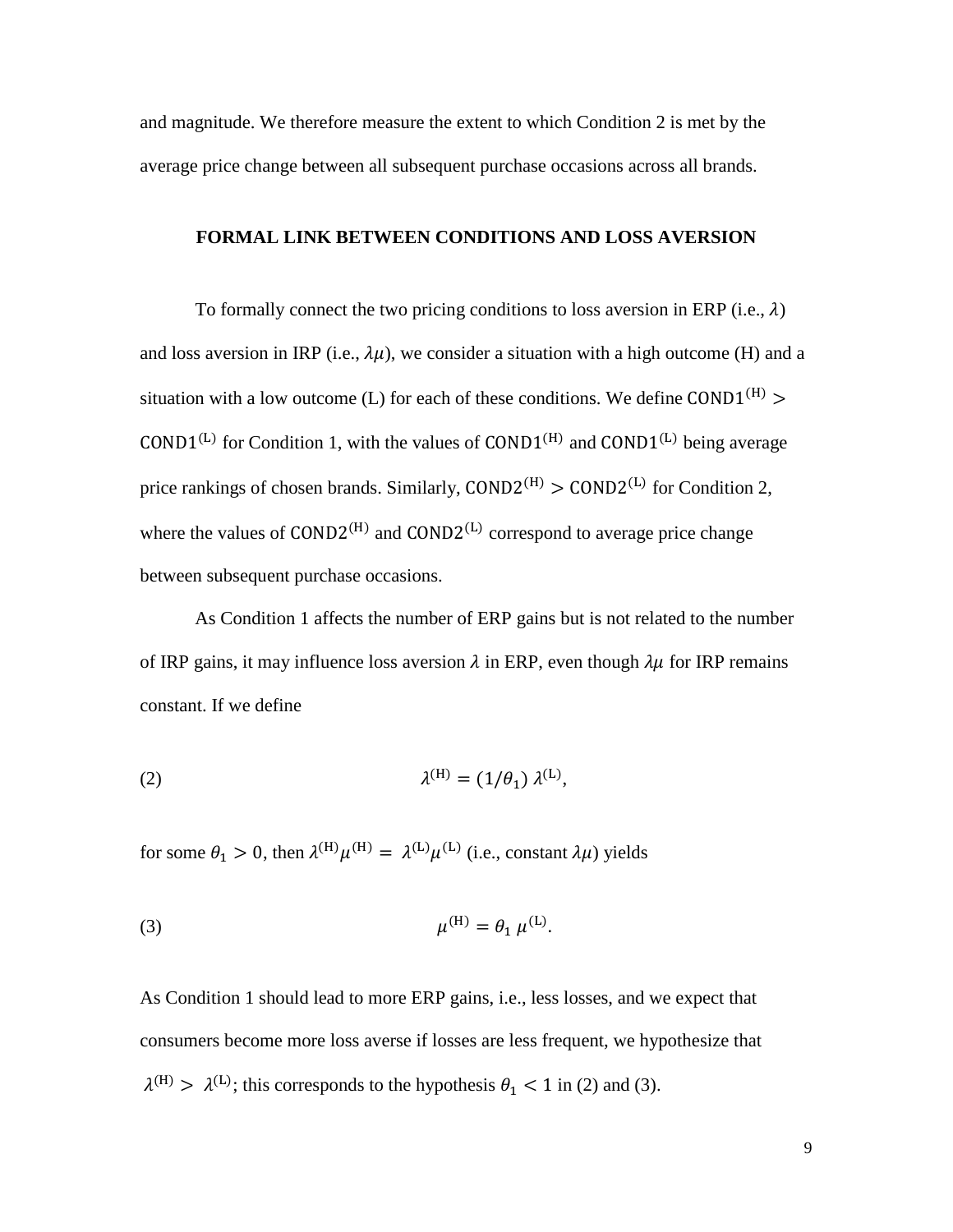We follow a similar logic for Condition 2. It affects the number of IRP losses but is not related to the number of ERP losses. Hence, while  $\lambda$  remains constant for ERP, loss aversion  $\lambda \mu$  for IRP may change via the loss aversion asymmetry parameter  $\mu$ ; we define

(4) 
$$
\mu^{(H)} = \theta_2 \mu^{(L)}
$$

for some  $\theta_2 > 0$ . As Condition 2 should lead to more IRP losses and we expect less loss aversion if the frequency of losses increases, we hypothesize that  $\mu^{(H)} < \mu^{(L)}$ , amounting to  $\theta_2$  < 1 in (4).

Above, we have described the mathematical link between the two pricing conditions and loss aversion asymmetry by comparing a "high" with a "low" outcome. Empirically, however, such an approach with one parameter in one pairwise comparison would not leave any degrees of freedom. We therefore put (2), (3) and (4) with associated hypotheses  $\theta_1$  < 1 and  $\theta_2$  < 1 in a format that allows us to simultaneously consider the entire range of outcomes of COND1 and COND2. In so doing, we redefine the homogeneous loss aversion parameter  $\lambda$  in (1) as

(5) 
$$
\lambda \equiv \lambda \exp(-\delta_1 \text{COND1})
$$

and we redefine the homogeneous asymmetry parameter  $\mu$  in (1) as

(6) 
$$
\mu \equiv \mu \exp(\delta_1 \text{COND1}) \exp(\delta_2 \text{COND2}).
$$

Our hypothesis  $\theta_1$  < 1 in (2) and (3) maps one-to-one into  $\delta_1$  < 0 in (5) and (6), while  $\theta_2$  < 1 in (4) coincides with  $\delta_2$  < 0 in (6). We can verify this easily: if COND1<sup>(H)</sup> >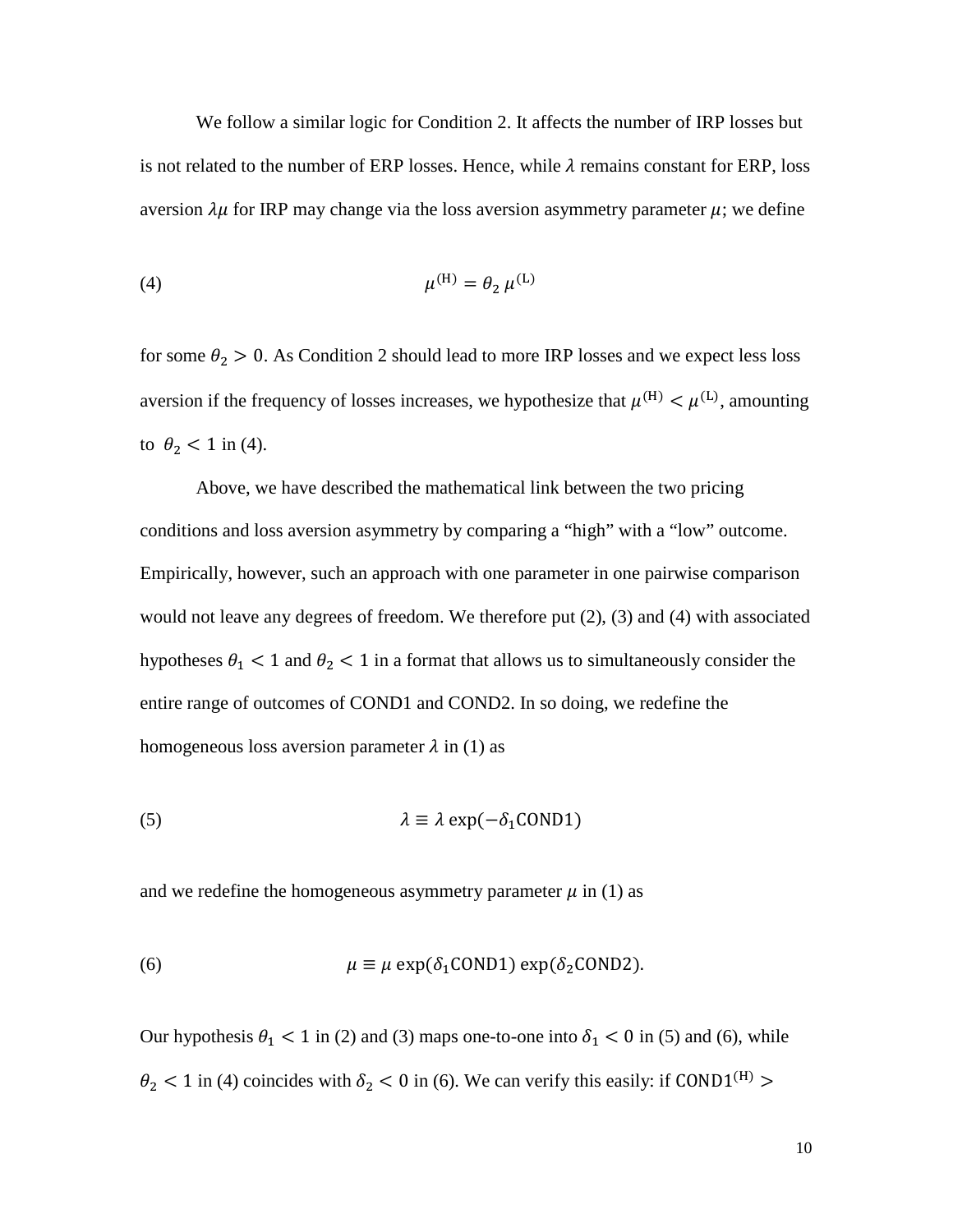COND1<sup>(L)</sup>,  $\lambda^{(H)} \equiv \lambda \exp(-\delta_1 \text{COND1}^{(H)})$  in (5) and  $\lambda^{(L)} \equiv \lambda \exp(-\delta_1 \text{COND1}^{(L)})$  in (5), then  $\delta_1$  < 0 implies that  $\lambda^{(H)} > \lambda^{(L)}$ , which is (2) with  $\theta_1$  < 1. Similarly, if  $\mu^{(H)} \equiv$  $\mu$  exp( $\delta_1$ COND1<sup>(H)</sup>) exp( $\delta_2$ COND2) and  $\mu$ <sup>(L)</sup> is defined analogously in (6), then  $\delta_1$  < 0 leads to  $\mu^{(H)} < \mu^{(L)}$  while still satisfying  $\lambda^{(H)}\mu^{(H)} = \lambda^{(L)}\mu^{(L)}$ ; this is (3) with  $\theta_1 < 1$ . Analogously, there is a one-to-one correspondence between (6) with  $\delta_2 < 0$  and (4) with  $\theta_2$  < 1. In sum, we have two hypotheses about the empirical regularities triggering loss aversion asymmetry; one hypothesis connects the first condition to more loss aversion in ERP, while the other connects the second condition to less loss aversion in IRP.

*Hypothesis for Condition 1*: the higher the average price ranking of chosen brands, the more loss aversion there will be in ERP, i.e.,  $\delta_1 < 0$ .

*Hypothesis for Condition 2*: the higher the average price change between subsequent purchase occasions, the less loss aversion there will be in IRP, i.e.,  $\delta_2 < 0$ .

#### **EMPIRICAL ANALYSIS**

We use two A.C. Nielsen scanner panel data sets of brand choice and marketing mix in the ketchup and peanut butter categories in the Sioux Falls SD market. The data run from June 1986 to October 1988 and cover 124 weeks. We consider households with at least 10 purchases in the category: 732 households who together made 12,681 purchases in the ketchup category and 1047 households whose number of purchases totaled 19,664 for peanut butter. The analysis includes the ketchup brands Heinz, Hunts, Del Monte and Store brand and the peanut butter brands Jif, Peter Pan, Skippy and Store brand (Erdem et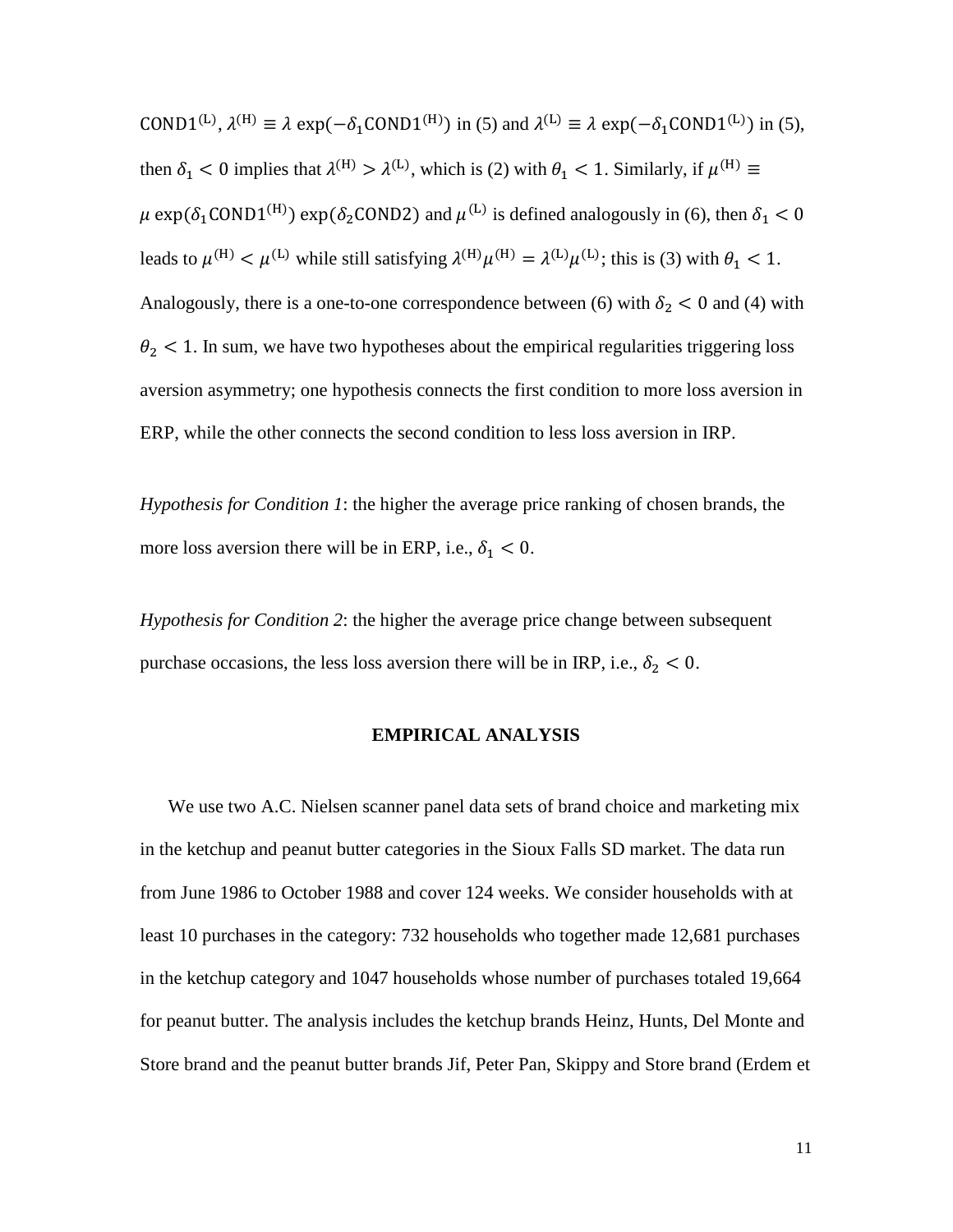al. 2001). Each household's first five purchases serve as an initialization period to "warm up" the internal reference prices and a brand loyalty variable.

#### < TABLE 2 ABOUT HERE >

#### *Frequencies of gains and losses*

Table 2 reports the percentages of gains and losses that households experienced in brand prices across all purchase occasions in the calibration period and all brands<sup>[6](#page-14-0)</sup>. As anticipated, there are more gains (and fewer losses) for ERP than IRP in both product categories. For ketchup, the percentage of ERP gains is 68 and the percentage of IRP gains is 50, implying a differential of 18 points. Similarly, the percentages are 54 and 30 for peanut butter, a differential of 24 points. Chi-square tests show that the frequency differentials between ERP and IRP are significant in both categories ( $p < .0001$ ). We further note that for both ERP and IRP the percentage of gains is larger for ketchup than for peanut butter. This is consistent with the two pricing conditions: (1) Heinz is the undisputed market leader in the ketchup category and by far the most expensive brand, while this positive share-expensiveness relationship is less pronounced for peanut butter (Condition 1; more ERP gains for ketchup); (2) the prices of all brands have increased over time in the peanut butter category, but some ketchup brands have become cheaper (Condition 2; more IRP gains for ketchup).

<span id="page-14-0"></span><sup>6</sup> To compute the number of IRP losses, we use the estimated IRP carry-over parameter in our base model.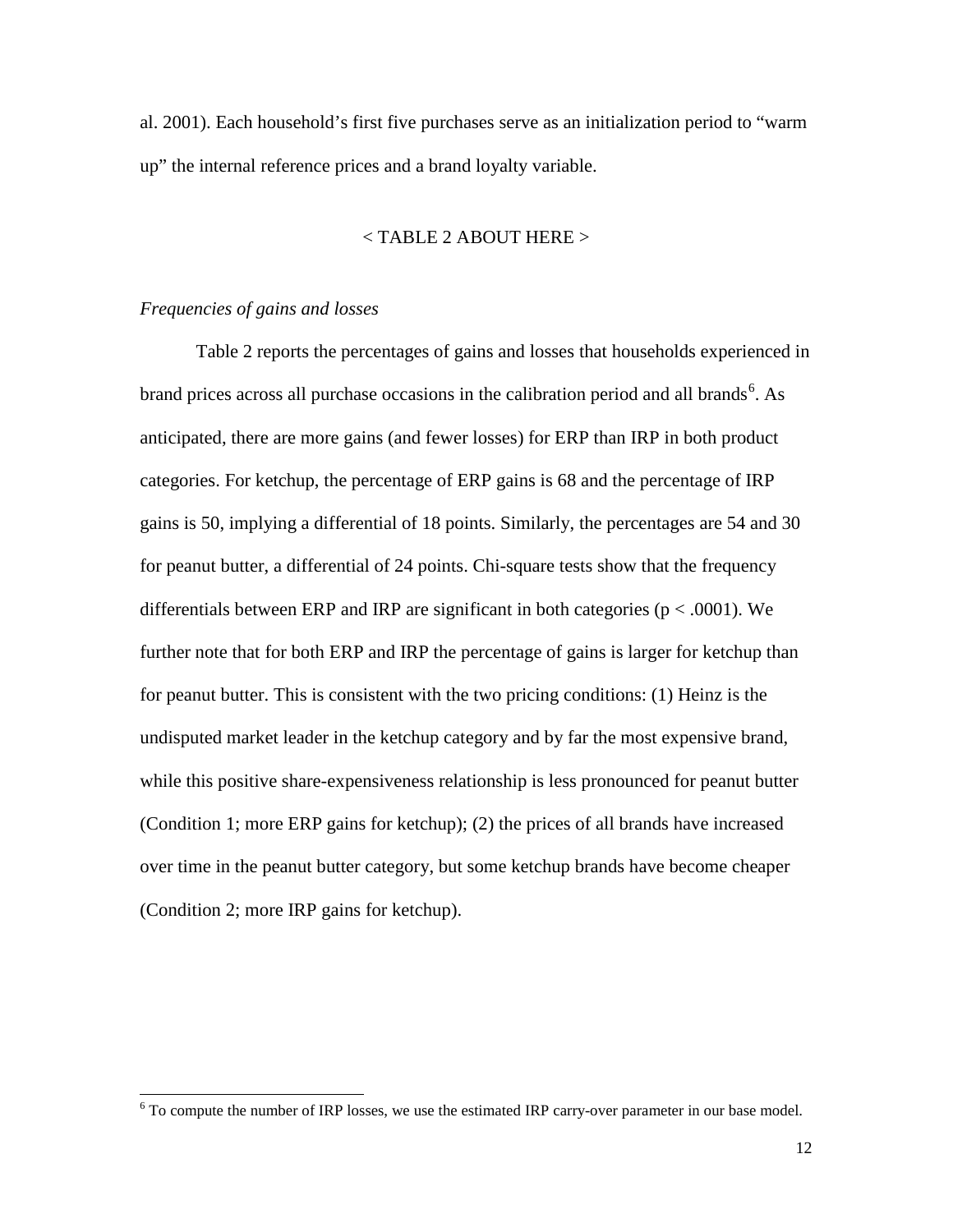#### *Base model of brand choice and presence of loss aversion asymmetry*

To verify that our data sets contain loss aversion asymmetry and are in line with the extant studies in Table 1, we first estimate  $\mu$  from a base model of brand choice that is similar to what has been done in the literature; we allow for loss aversion in both ERP and IRP but do not yet try to explain these loss aversion estimates. In so doing, we extend utility specification (1) by accounting for the household's previous brand choices (i.e., brand-specific loyalty), the brand's feature advertising and display activities as well as unobserved heterogeneity. As explained earlier, in particular the last addition is important: heterogeneity not accounted for may result in spurious loss aversion (Bell and Lattin 2000) and may bias the estimated loss aversion asymmetry. We capture unobserved heterogeneity by allowing for latent classes and determining the optimal number of segments by the Bayes Information criterion (BIC). This criterion results in three segments for ketchup and four segments for peanut butter. Furthermore, consistent with the approach and findings of Bell and Lattin (2000), the BIC values indicate that a parsimonious model with segment-independent loss aversion parameter  $\lambda$  and asymmetry parameter  $\mu$  is appropriate.<sup>[7](#page-15-0)</sup> The level of deterministic utility for household *i* (in segment *s*) choosing brand *j* on purchase occasion *t* is

(7) 
$$
U_{i,j,t|s} = \alpha_s + \beta_{1,s} \text{BLOY}_{i,j,t} + \beta_{2,s} \text{FEATURE}_{i,j,t} + \beta_{3,s} \text{DISPLAN}_{i,j,t}
$$
  
+  $\beta_{E,s} \text{(ERPGAIN}_{i,j,t} + \lambda \text{ERPLOSS}_{i,j,t}) + \beta_{I,s} \text{(IRPGAIN}_{i,j,t} + \lambda \mu \text{IRPLOSS}_{i,j,t}),$ 

<span id="page-15-0"></span><sup>&</sup>lt;sup>7</sup> We do keep the price responsiveness coefficients  $\beta_E$  and  $\beta_I$  heterogeneous in order to avoid bias from ignored heterogeneity in price sensitivity (Klapper et al. 2005). Substantive results are preserved if  $\lambda$  and  $\mu$ would be heterogeneous too.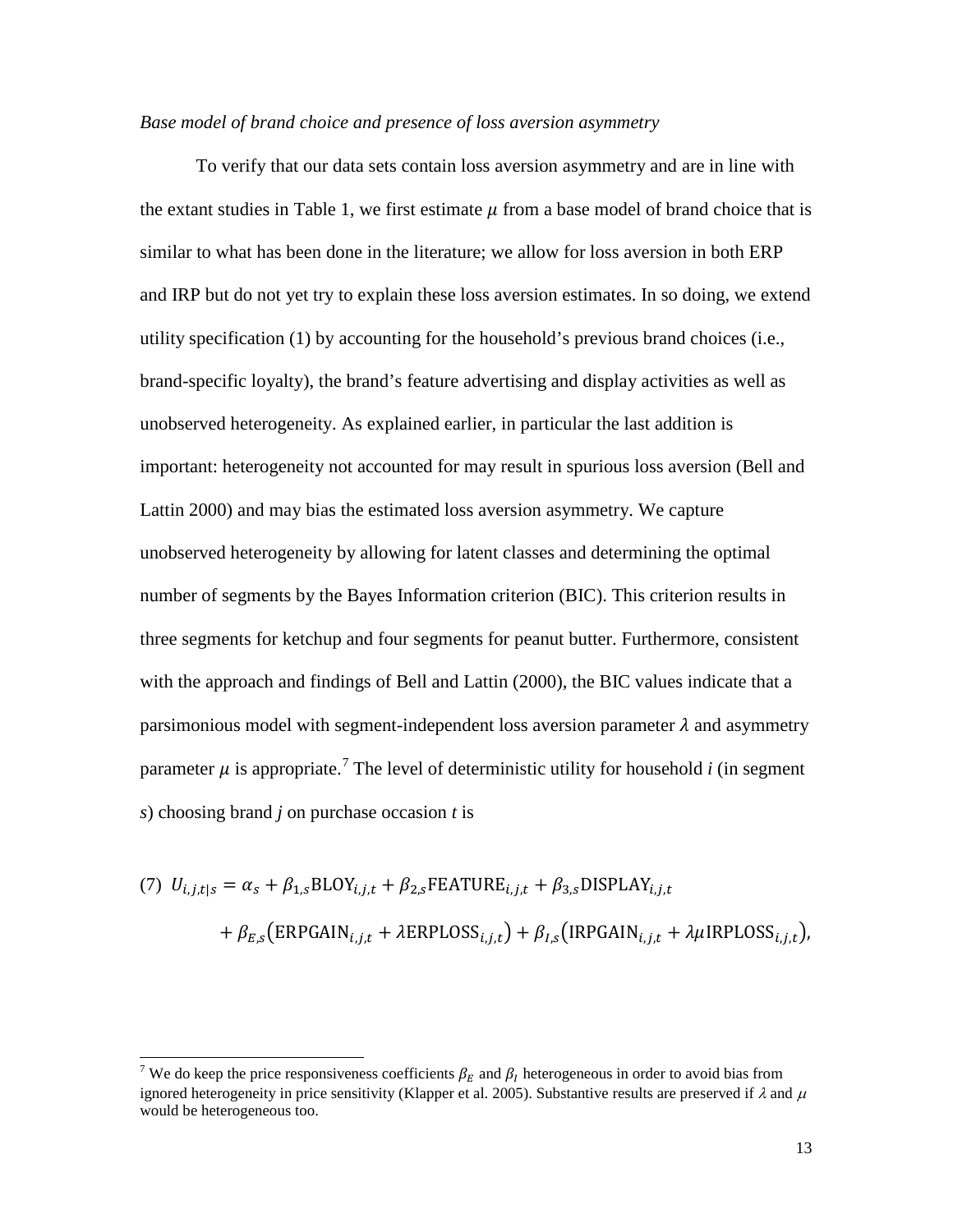where BLOY<sub>i,j,t</sub> =  $\kappa_{\text{BLOY}}$ BLOY<sub>i,j,t-1</sub> + (1 –  $\kappa_{\text{BLOY}}$ ) $I(y_{i,t-1} = j)$  is the brand-specific loyalty measure of Guadagni and Little (1983), with smoothing parameter  $0 \leq \kappa_{\text{BLOY}} \leq$ 1 and  $I(y_{i,t-1} = j)$  being a 0/1 dummy variable indicating whether household *i* chose brand *j* at the previous purchase occasion  $t - 1$ . Similar to choice shares,  $\sum_j \text{BLOY}_{i,j,t} =$ 1, i.e., brand loyalty scores sum to one across brands. For initialization,  $BLOY_{i,j,1}$  =  $\kappa_{\text{BLOY}}$  if brand *j* was chosen, while it is  $(1 - \kappa_{\text{BLOY}})/(#$  brands – 1) otherwise (Guadagni and Little 1983). We translate the utilities in (7) to logit brand choice probabilities by computing

(8) 
$$
p_{i,j,t|s} = \frac{\exp(U_{i,j,t|s})}{\sum_{k} \exp(U_{i,k,t|s})}
$$

and obtain all parameter estimates by numerically maximizing the log-likelihood

(9) 
$$
\ln L = \sum_{i} \ln \left( \sum_{s} \pi_{s} \left[ \prod_{t} \prod_{j} p_{i,j,t|s}^{I(y_{i,t}=j)} \right] \right),
$$

where  $\pi_s$  is the relative size of segment *s* and  $I(y_{i,t} = j)$  is a 0/1 dummy variable indicating whether household *i* chose brand *j* at occasion *t*.

Consistent with most extant studies, we operationalize ERP in (7) as the current shelf price of the previously chosen brand; this ERP is household-specific but common for all brands, is behaviorally plausible and has been shown to perform well empirically (Hardie et al. 1993). We verified that it fits our scanner panel data better than other ERP operationalizations such as the current average shelf price across brands, the highest shelf price or the lowest price (Kumar et al. 1998; Rajendran and Tellis 1994) as well as a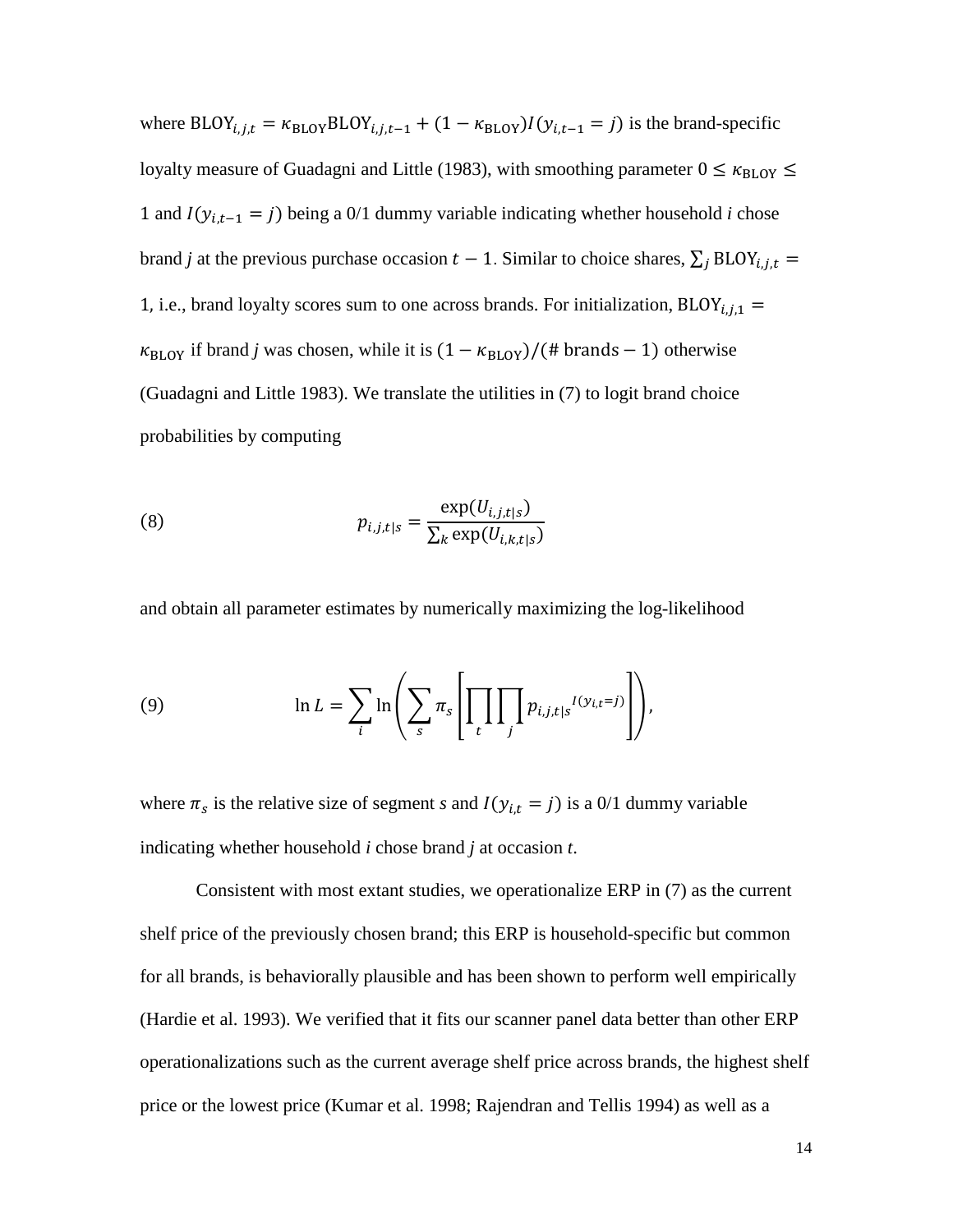loyalty-weighted ERP (Mazumdar and Papatla 1995; 2000). We define IRP as an exponentially smoothed average of the brand's past prices, i.e.,  $IRP_{i,j,t} = \kappa_{IRP}IRP_{i,j,t-1} +$  $(1 - \kappa_{IRP})PRICE_{i,j,t-1}$ , with the smoothing parameter  $0 \leq \kappa_{IRP} \leq 1$  reflecting the amount of price memory (Kalyanaram and Little 1994; Niedrich et al. 2009). This brandspecific IRP performed best in an extensive comparison of alternative reference price specifications (Briesch et al. 1997) and is most frequently used in the literature (Erdem et al. 2001). Consistent with the findings of Briesch et al. (1997) and Rajendran and Tellis (1994), the brand-specific IRP fits our data substantially better than an IRP based on prices paid for previously chosen brands. Our estimates of  $\mu$  in (7) are . 39 for ketchup and . 48 for peanut butter; both are significantly smaller than 1, which is in line with the extant studies in Table 1 and provides further evidence of loss aversion asymmetry.

#### *Full model of brand choice with asymmetry and pricing conditions*

We build the full model of brand choice by incorporating the two pricing conditions COND1<sub>i,t</sub> and COND2<sub>i,t</sub> into the base model via (5) and (6). Furthermore, we extend (6) with other variables that may affect loss aversion asymmetry in  $\mu$  and serve as alternative explanations; we add these variables in the same way as  $COMD1_{i,t}$  and COND2<sub>i,t</sub> and mean-center the variables in (5) and (6). As control variables in (6), we consider two measures of purchase behavior (the household's brand loyalty and average interpurchase time until occasion *t*) and two socio-demographic characteristics (household size and income). Findings by Klapper et al. (2005) and Krishnamurthi et al. (1992) indicate that loss aversion becomes stronger for households with stronger brand loyalty, reflected by a larger Herfindahl index  $\sum_j \text{BLOY}_{i,j,t}^2$ ; an explanation is that loyal

15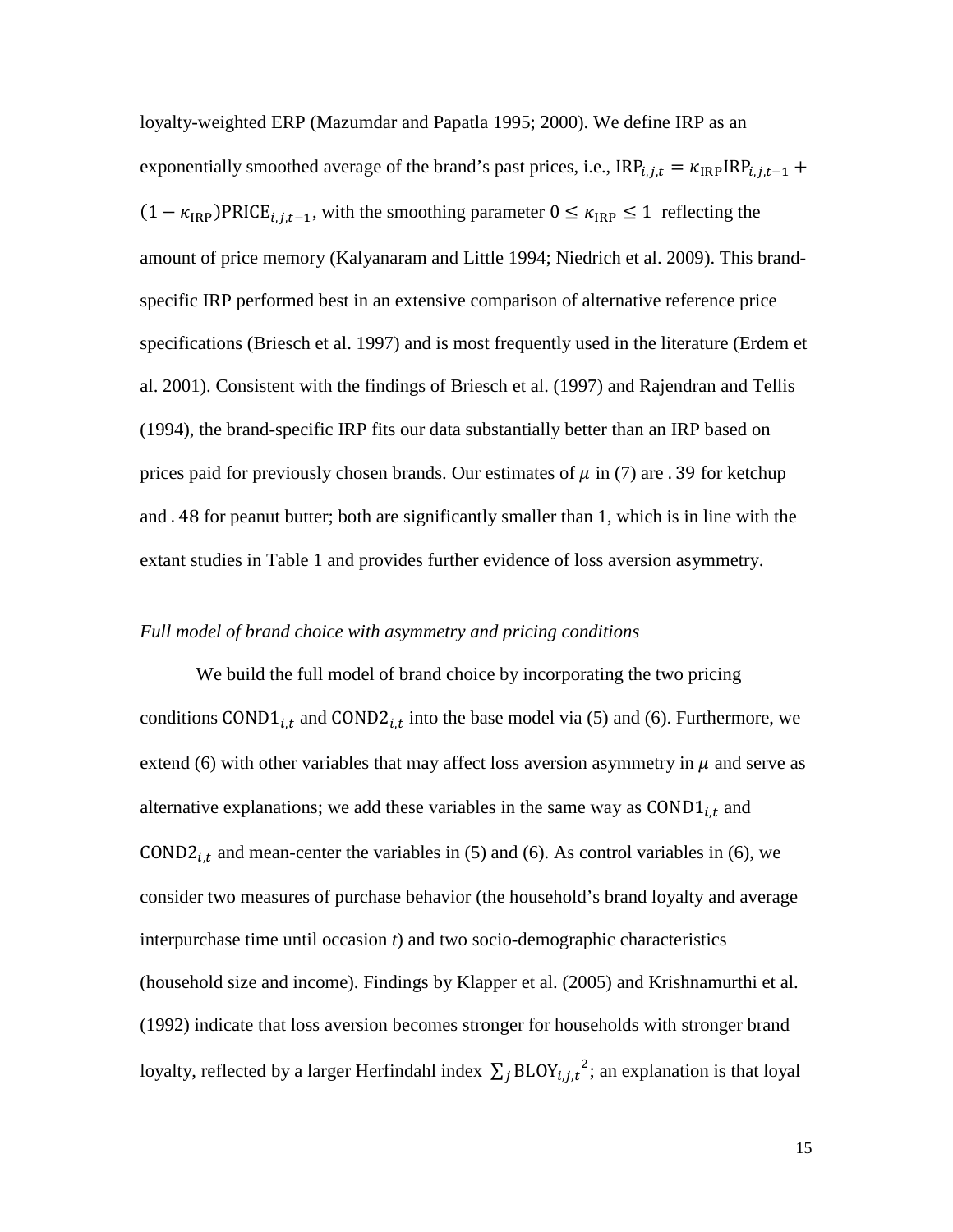customers are relatively insensitive to price discounts (gains) but may switch if they encounter a bad price (loss) for their preferred brand. Klapper et al. also report evidence that longer interpurchase times are associated with more loss aversion, but note that causality may be in the opposite direction: highly loss averse households may postpone category purchases more often until they encounter acceptable prices. We include household size and income as socio-demographic variables, as financially constrained households may be more loss sensitive with regard to IRP (Erdem et al. 2001); this would imply less loss aversion asymmetry, i.e. larger  $\mu$ , for large and low-income households.

The first condition COND1 $_{i,t}$  is that the household's brand choices correspond to expensive brands. Consistent with earlier conceptualization, we capture the extent to which this is met for household *i* at purchase occasion *t* by computing the average price ranking of the household's previously chosen brands:

(10) 
$$
\text{COND1}_{i,t} = \frac{1}{J(t-1)} \sum_{\tau=1}^{t-1} \sum_{j=1}^{J} I(\text{PRICE}_{i,j,\tau} < \text{PRICE}_{i,y_{i,\tau},\tau}),
$$

where PRICE<sub>i, j, $\tau$ </sub> is the price of brand *j* observed by household *i* at purchase occasion  $\tau$ , PRICE<sub>i,  $y_{i\tau}$ </sub> is the price of the chosen brand at that occasion and I(PRICE<sub>i, j, $\tau$ </sub> PRICE<sub>i, $y_{i,\tau}$ </sub>) is a 0/1 dummy variable indicating whether PRICE<sub>i,  $j$ ,  $\tau$ </sub> < PRICE<sub>i, $y_{i,\tau}$ </sub>. We represent the second condition  $\text{COND2}_{i,t}$  that the household experiences upward prices by the average price change for all brands and all purchase occasions at which the household could observe brand prices: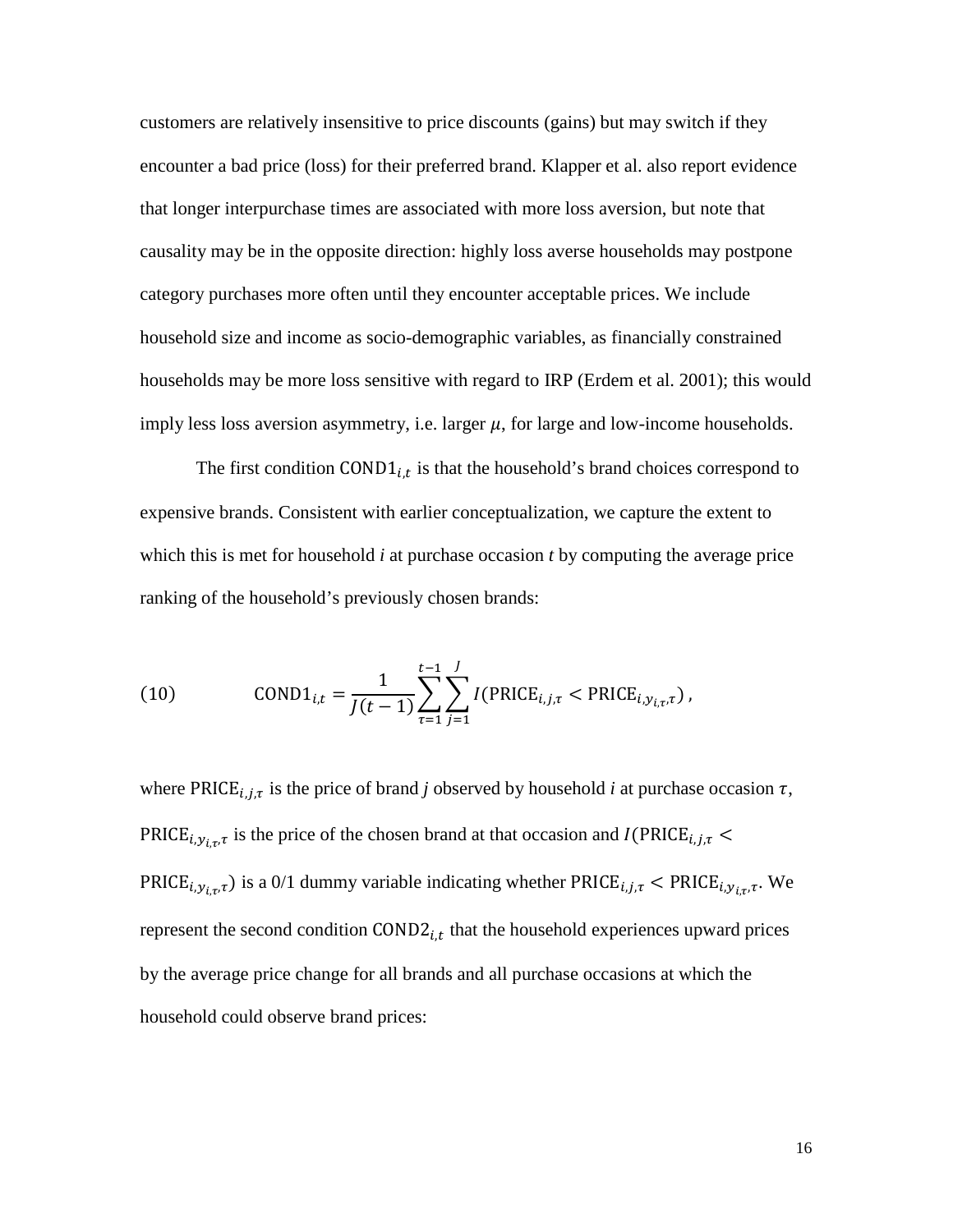(11) 
$$
CONF_{i,t} = \frac{1}{J(t-1)} \sum_{\tau=2}^{t} \sum_{j=1}^{J} (PRICE_{i,j,\tau} - PRICE_{i,j,\tau-1}).
$$

The variables in (10) and (11) are indeed strongly connected to the gain frequency differential between ERP and IRP; linear regression with the gain frequency differential for household  $i$  at occasion  $t$  acting as the dependent variable and COND1 $_{i,t}$  and COND2<sub>i,t</sub> being the independent variables results in highly significant coefficients ( $p <$ .0001) in both product categories ( $R_{\text{ketchup}}^2 = .64$ ;  $R_{\text{peanut butter}}^2 = .57$ ).

#### < TABLE 3 ABOUT HERE >

Table 3 contains the parameter estimates of the full model. All segment-specific response coefficients in the first part of the table have the expected sign and most of them are significant at the 1% level. For ketchup, the first two segments are almost equally large (41% and 37%) and both of them are sensitive to reference prices, while the third segment is smaller (22%) and not driven by reference prices (Moon et al. 2006). Regarding feature and display, the second segment is most responsive and the third segment is least responsive. For peanut butter, the first two segments together capture 75% of the market. Households are responsive to marketing mix in both segments, but segment 2 is more responsive than segment 1. Furthermore, households in segment 2 dislike the store brand; they use price and promotion to choose between national brands.

The second part of Table 3 provides the loss aversion estimates. Most importantly, the coefficients  $\delta_1$  and  $\delta_2$  of the two pricing conditions are negative and significant at the 1% level in both product categories; this confirms our hypotheses that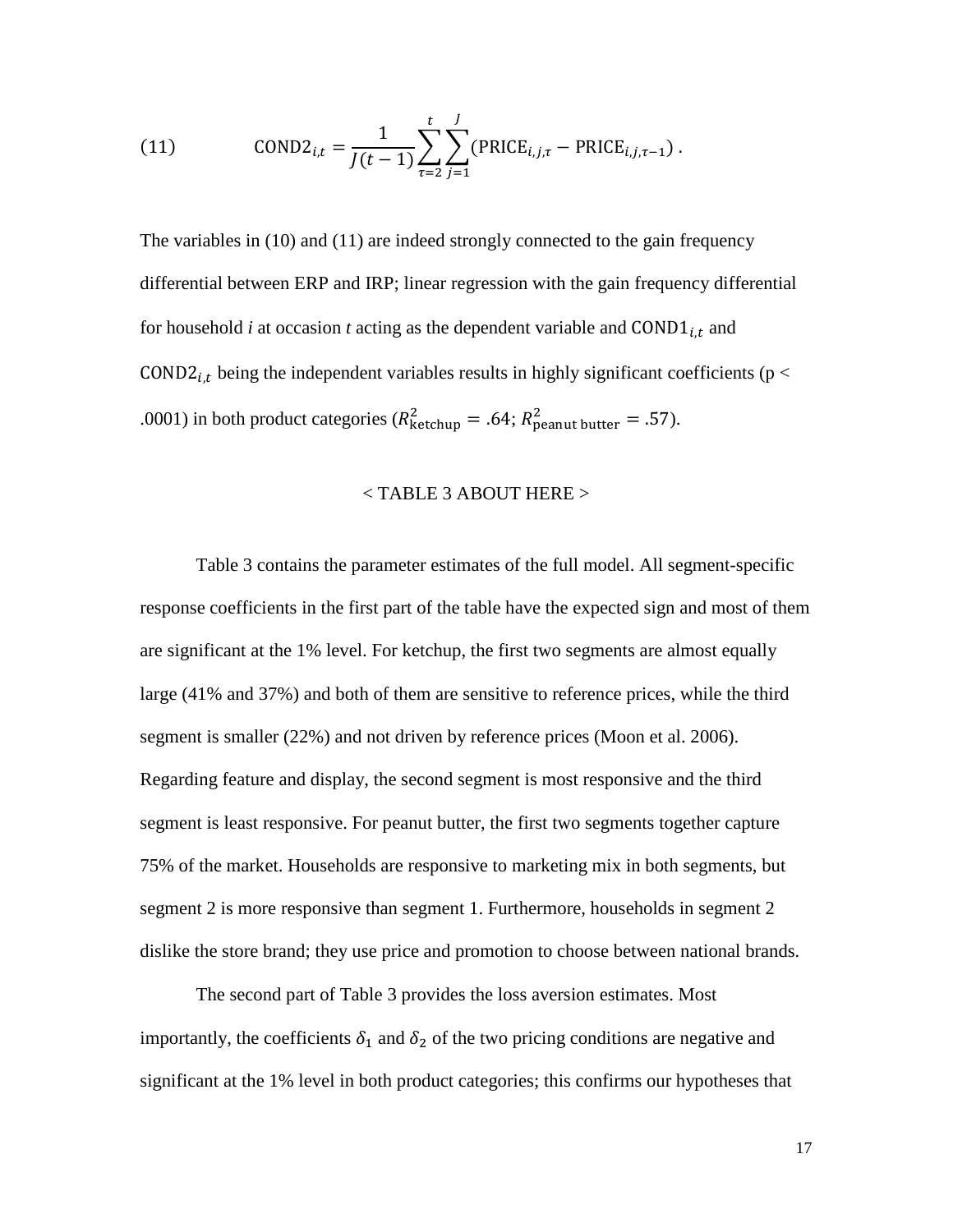the first condition leads to more asymmetry by increasing loss aversion in ERP and the second condition does so by decreasing loss aversion in IRP.  $8$  The effects of the four alternative explanations are weaker: three of them (interpurchase time, household size and income) are as anticipated in both product categories, but only two of the six coefficients are significant at the 5% level.

#### *Impact of loss aversion asymmetry on the effectiveness of price promotions*

To explore the implications of loss aversion asymmetry, we run a simulation in which we use the brand prices and response parameters from the base model in the peanut butter category, but vary the values of  $\lambda$  and  $\mu$  in four different scenarios. We consider a one-time price cut by one of the brands that equals 10 percent of the category price, while keeping the prices of all other brands fixed (Moon et al. 2006; Rajendran and Tellis 1994); this is consistent with the empirical finding that the most common competitive response is no response (Steenkamp et al. 2005). For each scenario, Table 4 provides (a) the percentage-point increase in the focal brand's choice probability at the current purchase occasion with the one-time price promotion and (b) the net cumulative change across both current and future occasions, expressed in the same unit.

#### $<$  TABLE 4 ABOUT HERE  $>$

Compared to scenario 1 ( $\lambda = 1$  and  $\mu = 1$ ), scenario 2 keeps loss aversion for IRP constant at  $\lambda \mu = 1$  but induces loss aversion asymmetry ( $\mu = 0.5$ ) by increasing loss aversion for ERP ( $\lambda = 2$ ): the adverse impact of losses with regard to ERP becomes

<span id="page-20-0"></span> $8$  The two pricing conditions are strongly connected to the gain frequency differential between ERP and IRP. Replacing them in the full model, the coefficient of the gain frequency differential has the expected sign in both categories; it is significant at 5% for ketchup and significant at 1% for peanut putter.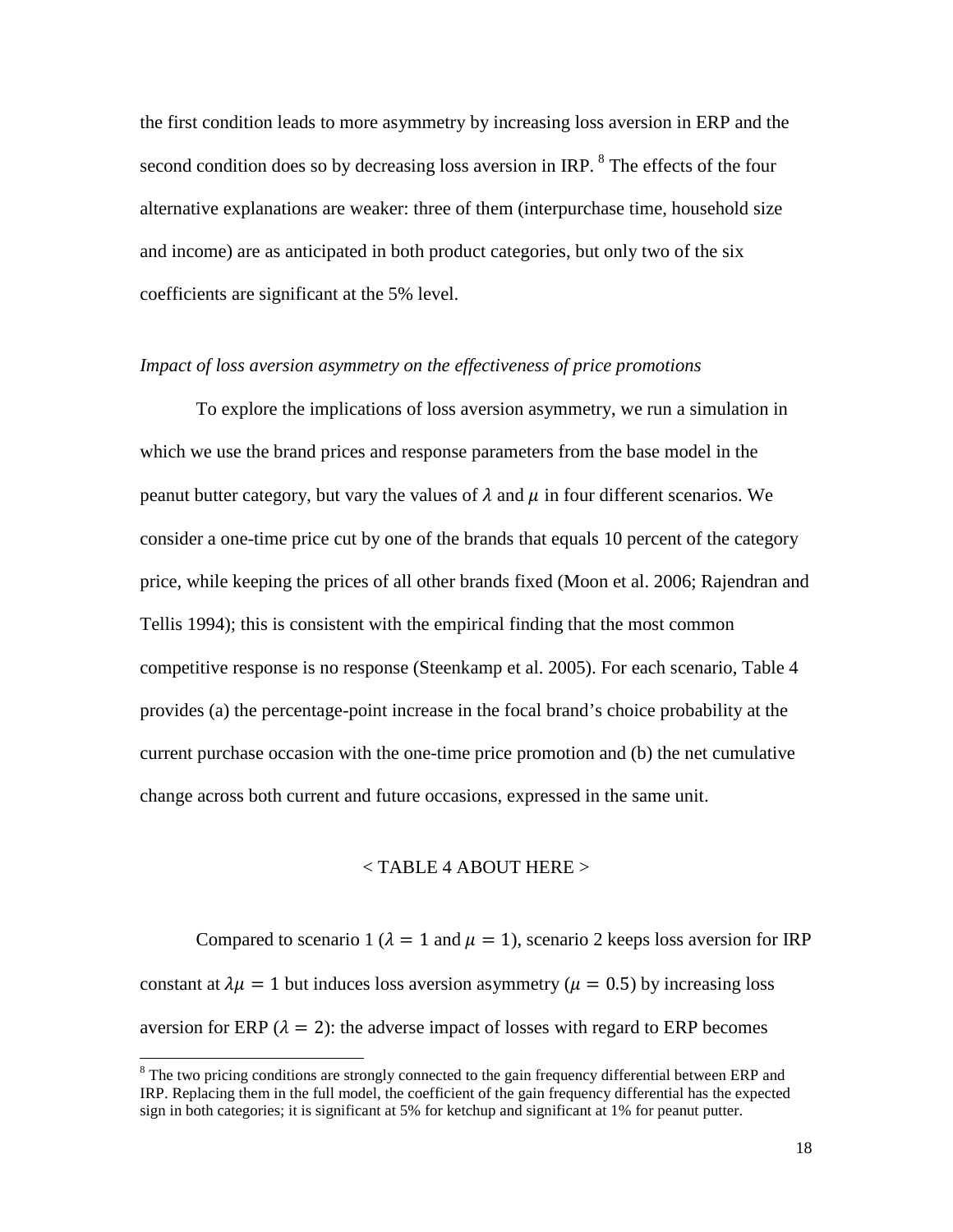larger in scenario 2, making it more rewarding to use a price discount to decrease ERP losses than to increase corresponding gains. As a price cut mainly reduces ERP losses for expensive brands, while it tends to increase gains for cheap brands, expensive brands benefit most. This is reflected in both the instantaneous (current) and cumulative (current plus future) effects of the simulated price promotion in scenario 2.

Comparing scenario 2 and scenario 3, loss aversion for ERP is kept constant at  $\lambda = 2$ , but asymmetry is brought into scenario 2 by decreasing loss aversion in IRP. Table 4 shows that the instantaneous effect of the price promotion on brand choice probability is identical in the two scenarios, due to the same ERP coefficients. However, the cumulative net effect is positive in scenario 2 but negative in scenario 3, meaning that without loss aversion asymmetry (scenario 3) the promotion's negative future carry-over outweighs the immediate positive impact. Intuitively, a price reduction triggers future IRP losses in both scenarios, but these losses are penalized much more in the symmetric scenario 3 than in the asymmetric scenario 2. In this case, the mechanism is so strong that loss aversion asymmetry makes the difference between an effective and an ineffective price promotion in terms of cumulative net effect.

Scenarios 2 and 4 share the same asymmetry coefficient  $\mu = 0.5$ . The simulation results demonstrate that differences in promotional effectiveness between expensive and cheap brands −due to a fixed loss aversion asymmetry− become more pronounced if the amount of loss aversion  $\lambda$  increases. Moreover, the effectiveness gap can become so large that price promotions are effective for expensive brands but ineffective for cheaper brands. Overall, we conclude from the simulation that asymmetric loss aversion makes it more attractive to promote frequently, but more so for higher-price brands.

19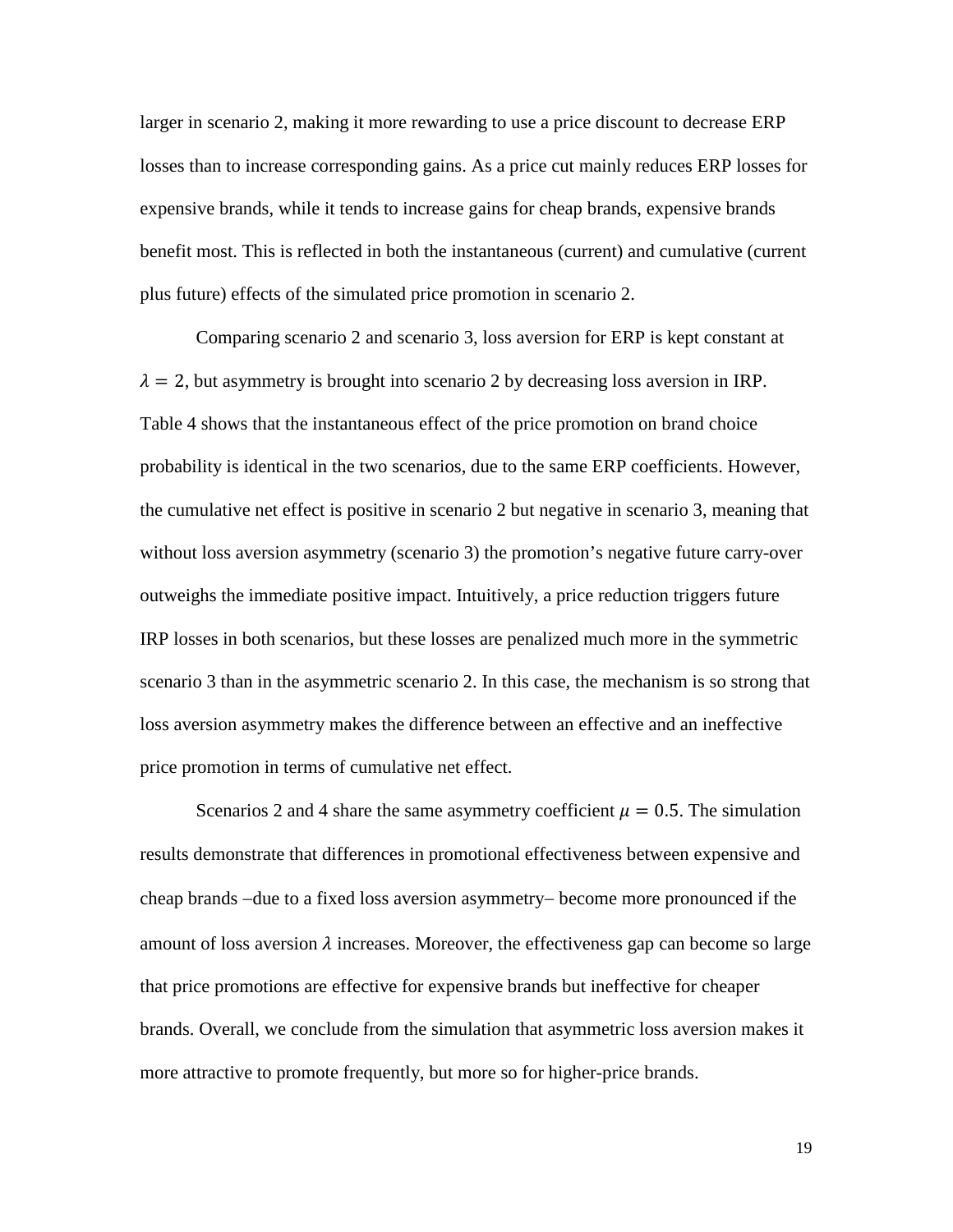#### **DISCUSSION AND CONCLUSION**

Loss aversion has been much debated in the reference price literature. A possible reason for the mixed support is that the presence of loss aversion depends on the type of reference price: ERP or IRP. Mazumdar and Papatla (2000) found empirical evidence that ERP-oriented customer segments are more sensitive to losses, while IRP segments are more sensitive to gains. More broadly, this suggests that consumers are less loss averse in IRP than ERP, which is intriguing but puzzling: other studies remained silent on asymmetric loss aversion and neither explanation nor implications have been provided so far. In the current study, we attempted to fill this gap. First, we considered several loss aversion estimates from the literature to establish that asymmetric loss aversion is commonplace. Next, we postulated that the lower degree of loss aversion in IRP as compared to ERP is driven by two empirical regularities triggering ERP gains and IRP losses, and that the larger number of IRP losses makes households less loss averse in that type. We found empirical support in two product categories, while four alternative explanations of loss aversion asymmetry did not have much explanatory power.

By proposing the asymmetric loss aversion finding of Mazumdar and Papatla (2000) –which was only a relatively small part of their paper– as an empirical generalization, we hope this result will become more influential and salient. Rajendran and Tellis (1994) conclude that only the inclusion of both ERP and IRP can justify a pricing scheme with both high regular prices and low discount prices, but do not consider loss aversion. The literature also reports that loss aversion in IRP makes it more profitable to smooth out price fluctuations, while gain seeking increases the net payoff of

20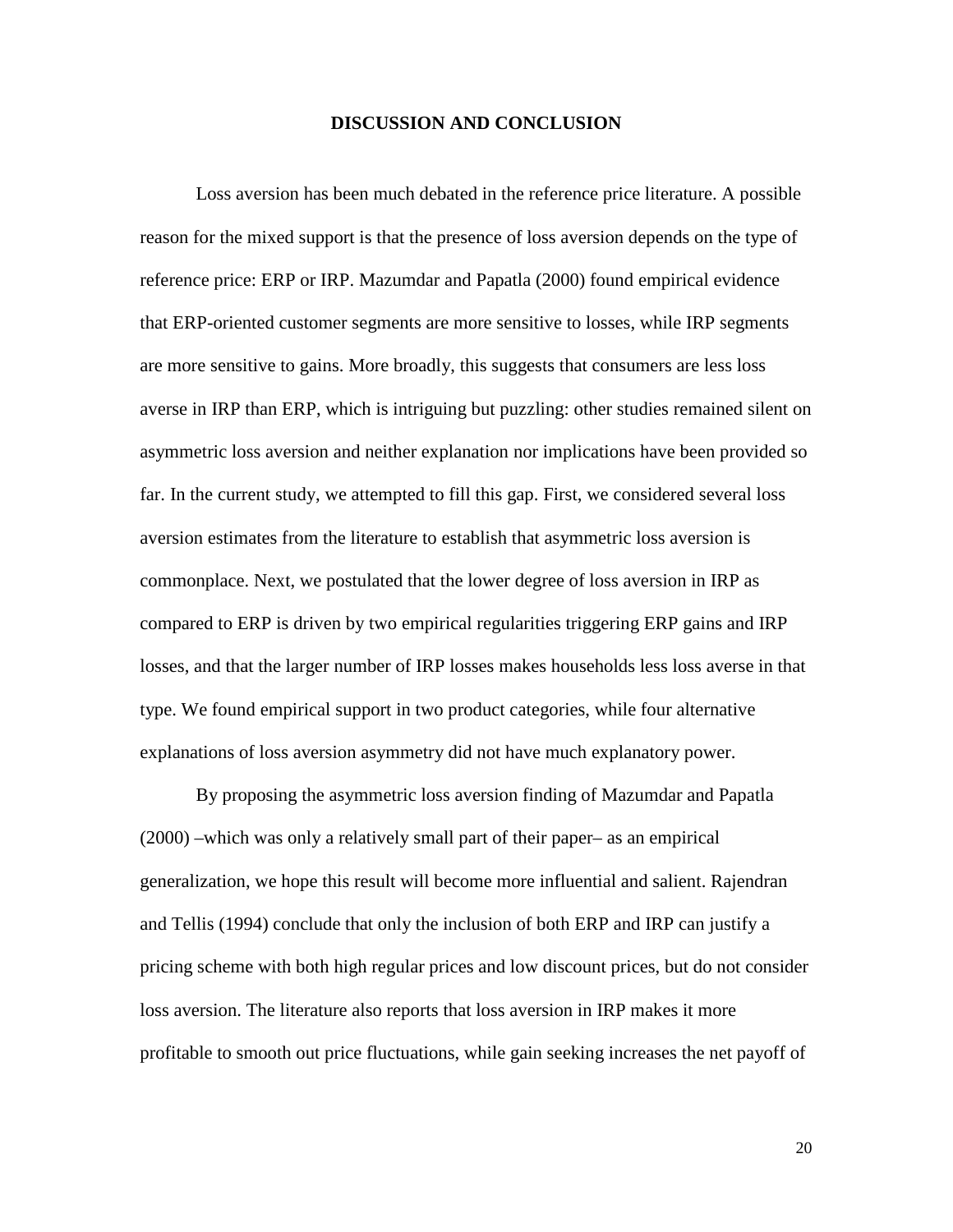price promotions (Greenleaf 1[9](#page-23-0)95; Kalwani and Yim 1992; Kopalle et al. 1996).<sup>9</sup> However, none of the abovementioned studies have incorporated loss aversion in both ERP and IRP, which is needed to understand the implications of loss aversion asymmetry for long-run (cumulative) promotional impact. Our simulation shows that the presence of asymmetry makes it more effective to have price promotions frequently, in particular for expensive brands. It provides a rationale for the existence of both Every-Day-Low-Price brands that are not on discount and Hi-Lo premium brands that are promoted relatively often: expensive brands can use temporary price cuts to transform ERP losses into ERP gains without heavy penalization of induced future IRP losses, while cheaper brands already tend to correspond to ERP gains and therefore have less need (and margins) to promote often. Furthermore, the frequency-importance connection for losses suggests that brands can be promoted more often in times of price inflation when consumers are desensitized toward IRP losses following price promotions.

This study suggests several avenues for further research. First, we have used data from two product categories and implemented within-category individual-level tests. An important extension is to assess what percentage of variation in loss aversion estimates across categories is explained by the two pricing conditions and other characteristics at the category level. In a similar vein as a meta analysis, this may help to clarify why loss aversion is found in some extant studies but not in others. Second, our empirical modeling approach is reduced-form; one could attempt to build a more structural model or do an analytical study (Putler 1992). Third, the model of brand choice may be extended with a latitude of price acceptance within which the consumer does not respond

<span id="page-23-0"></span><sup>&</sup>lt;sup>9</sup> Kopalle et al. (1996) also derive implications of loss aversion in ERP for optimal pricing policies, but their model does not consider ERP and IRP simultaneously.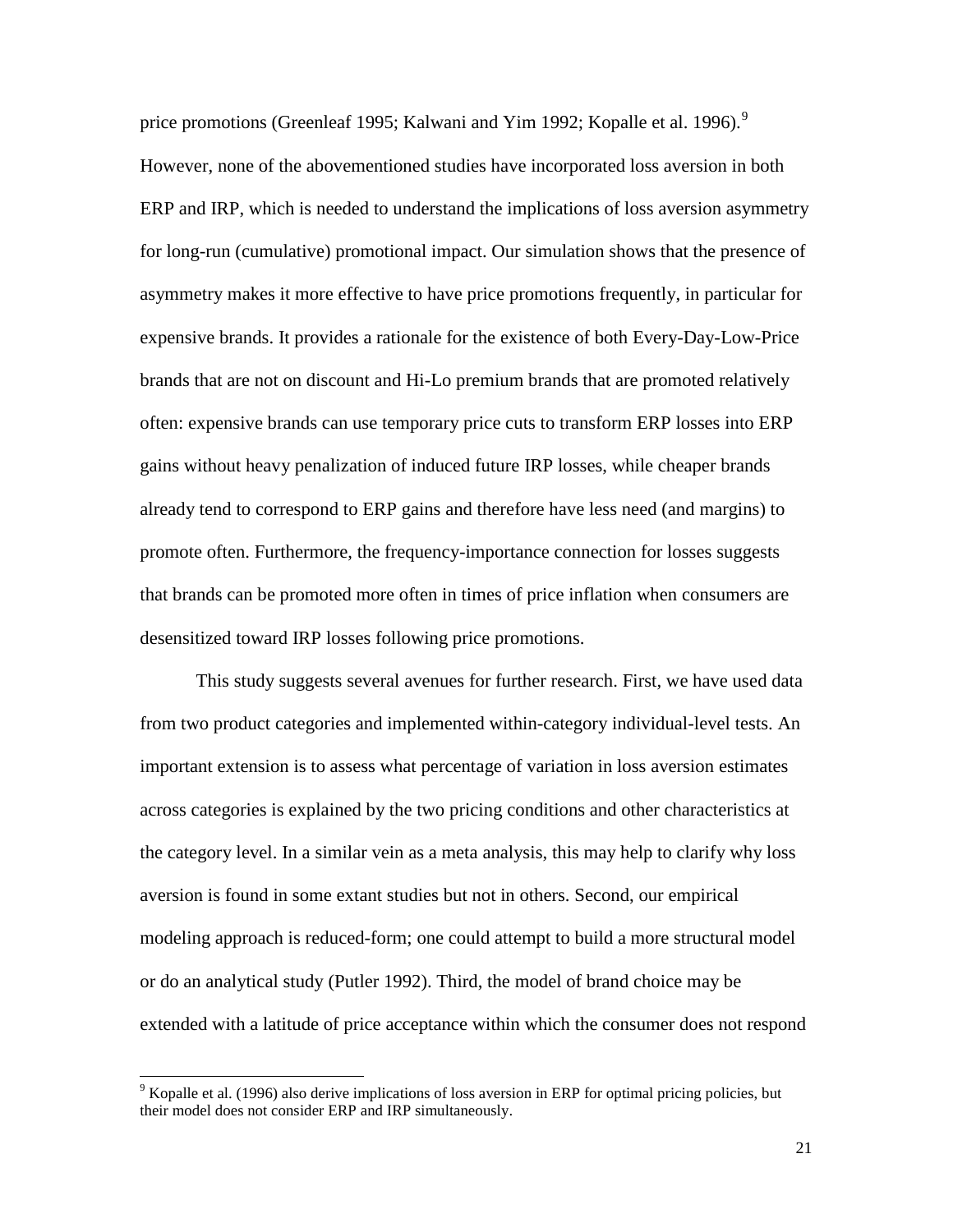to deviations from the reference price (Gupta and Cooper 1992; Kalyanaram and Little 1994) and the thresholds for gains and losses may be asymmetric (Han et al. 2001). While extant studies with loss aversion in both ERP and IRP do not incorporate a latitude of price acceptance, it would drive the frequencies of gains and losses. Similarly, consideration set formation may influence the percentages of gains versus losses, for example, if brands that are on promotion are more likely to enter the consumer's consideration set (Andrews and Srinivasan 1995; Bronnenberg and Vanhonacker 1996).

Finally, reference prices are not observed in scanner panel data and need to be inferred from observed shelf prices, which may deviate from consumers' perceived prices. For instance, consumers tend to underestimate the prices they paid (Dickson and Sawyer 1990; Vanhuele and Dreze 2002), increasing the perceived number of IRP losses. To resolve the price perception (and possibly other) issues, one may complement our scanner data analysis with controlled experiments (Kalwani and Yim 1992). Reference price studies based on scanner data versus experiments constitute "two fairly independent streams of research" (Mazumdar et al. 2005, p. 84), but have the potential to strengthen each other in order to better understand actual purchase behavior and its underlying psychology.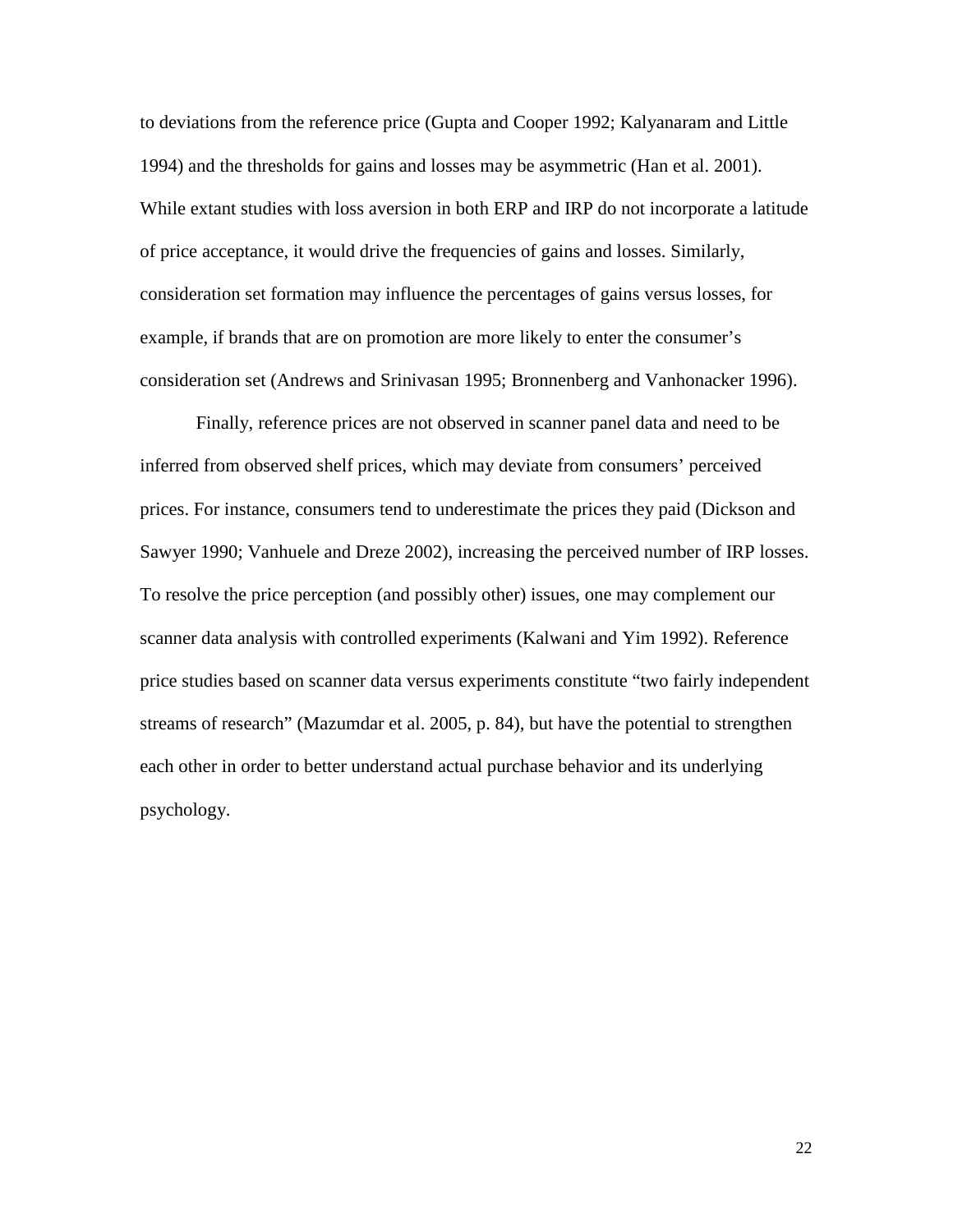#### **REFERENCES**

- Andrews, Rick L. and T. C. Srinivasan (1995), "Studying Consideration Effects in Empirical Choice Models Using Scanner Panel Data", *Journal of Marketing Research*, 32 (February), 30-41.
- Bass, Frank M. and Jerry Wind (1995), "Introduction to the Special Issue: Empirical Generalizations in Marketing", *Marketing Science*, 14 (3), G1-G5.
- Bell, David R. and James M. Lattin (2000), "Looking for Loss Aversion in Scanner Panel Data: The Confounding Effect of Price Response Heterogeneity", *Marketing Science*, 19 (2), 185-200.
- Blattberg, Robert C., Richard Briesch and Edward J. Fox (1995), "How Promotions Work", *Marketing Science*, 14 (3), G122-G132.
- Bolton, Ruth N. (1989), "The Relationship Between Market Characteristics and Promotional Price Elasticities", *Marketing Science*, 8 (2), 153-169.
- Briesch, Richard A., Lakshman Krishnamurthi, Tridib Mazumdar and S. P. Raj (1997), "A Comparative Analysis of Reference Price Models", *Journal of Consumer Research*, 24 (September), 202-212.
- Bronnenberg, Bart J. and Wilfried R. Vanhonacker (1996), "Limited Choice Sets, Local Price Response, and Implied Measures of Price Competition", *Journal of Marketing Research*, 33 (May), 163-173.
- Chang, Kwangpil, S. Siddarth and Charles B. Weinberg (1999), "The Impact of Heterogeneity in Purchase Timing and Price Responsiveness on Estimates of Sticker Shock Effects", *Marketing Science*, 18 (2), 178-192.
- Dickson, Peter R. and Alan G. Sawyer (1990), "The Price Knowledge and Search of Supermarket Shoppers", *Journal of Marketing*, 54 (July), 42-53.
- Erdem, Tulin, Glenn Mayhew and Baohong Sun (2001), "Understanding Reference Price Shoppers: A Within- and Cross-Category Analysis", *Journal of Marketing Research*, 38 (4), 445-457.
- Fiske, Susan T. (1980), "Attention and Weight in Person Perception: The Impact of Negative and Extreme Behavior", *Journal of Personality and Social Psychology*, 889-906.
- Greenleaf, Eric A. (1995), "The Impact of Reference Price Effects on the Profitability of Price Promotions", *Marketing Science*, 14 (1), 82-104.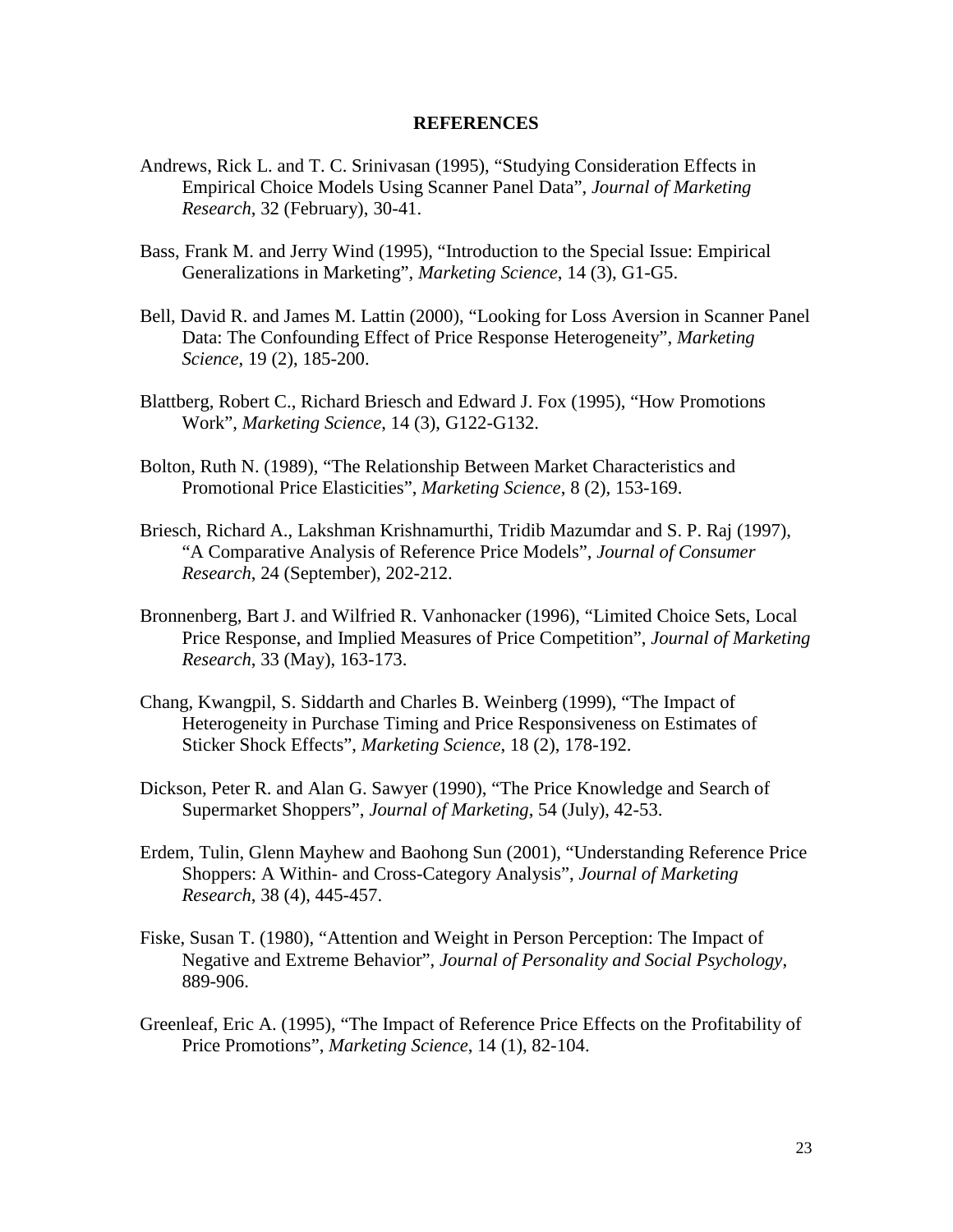- Guadagni, Peter M. and John D. C. Little (1983), "A Logit Model of Brand Choice Calibrated on Scanner Data", *Marketing Science*, 2 (2), 203-238.
- Gupta, Sunil and Lee G. Cooper (1992), "The Discounting of Discounts and Promotion Thresholds", *Journal of Consumer Research*, 19 (December), 401-411.
- Han, Sangman, Sunil Gupta and Donald R. Lehmann (2001), "Consumer Price Sensitivity and Price Thresholds", *Journal of Retailing*, 77, 435-456.
- Hardie, Bruce G. S., Eric J. Johnson and Peter S. Fader (1993), "Modeling Loss Aversion and Reference Dependence Effects on Brand Choice", *Marketing Science*, 12 (4), 378-394.
- Kahneman, Daniel and Amos Tversky (1979), "Prospect Theory: An Analysis of Decision Under Risk", *Econometrica*, 47 (March), 263-291.
- Kahneman, Daniel, Paul Slovic and Amos Tversky (1982), *Judgment under Uncertainty: Heuristics and Biases*, Cambridge University Press.
- Kalwani, Manohar U. and Chi Kin Yim (1992), "Consumer Price and Promotion Expectations: An Experimental Study", *Journal of Marketing Research*, 29 (February), 90-100.
- Kalyanaram, Gurumurthy and John D. C. Little (1994), "An Empirical Analysis of Latitude of Price Acceptance in Consumer Package Goods", *Journal of Consumer Research*, 21 (December), 408-418.
- Kalyanaram, Gurumurthy and Russell S. Winer (1995), "Empirical Generalizations from Reference Price Research", *Marketing Science*, 14 (3), G161-G169.
- Kanouse, David E. and L. Reid Hanson Jr. (1972), "Negativity in Evaluations", in Edward E. Jones et al. (eds.), *Attribution: Perceiving the Causes of Behavior*, General Learning Press.
- Klapper, Daniel, Christine Ebling and Jarg Temme (2005), "Another Look at Loss Aversion in Brand Choice Data: Can We Characterize the Loss Averse Consumer?", *International Journal of Research in Marketing*, 22, 239-254.
- Kopalle, Praveen K. and Joan Lindsey-Mullikin (2003), "The Impact of External Reference Price on Consumer Price Expectations", *Journal of Retailing*, 79 (4), 225-236.
- Kopalle, Praveen K., Amber G. Rao and Joao L. Assuncao (1996), "Asymmetric Reference Price Effects and Dynamic Pricing Policies", *Marketing Science*, 15 (1), 60-85.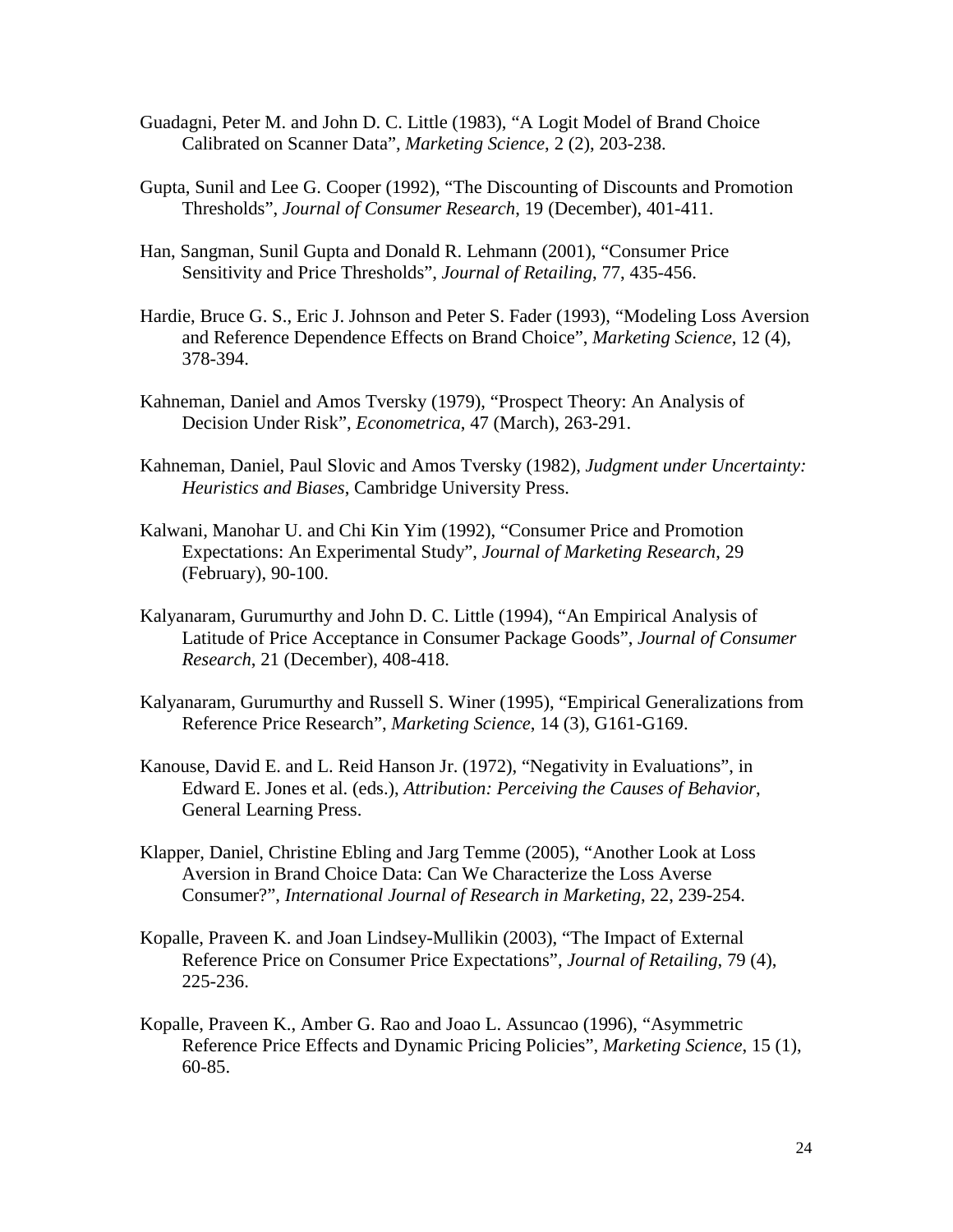- Krishnamurthi, Lakshman, Tridib Mazumdar and S. P. Raj (1992), "Asymmetric Response to Price in Consumer Brand Choice and Purchase Quantity Decisions", *Journal of Consumer Research*, 19 (December), 387-400.
- Kumar V., Kiran Karande and Werner J. Reinartz (1998), "The Impact of Internal and External Reference Prices on Brand Choice: The Moderating Role of Contextual Variables", *Journal of Retailing*, 74 (3), 401-426.
- Mayhew, Glenn E. and Russell S. Winer (1992), "An Empirical Analysis of Internal and External Reference Prices Using Scanner Data", *Journal of Consumer Research*, 19 (June), 62-70.
- Mazumdar, Tridib and Purushottam Papatla (1995), "Loyalty Differences in the Use of Internal and External Reference Prices", *Marketing Letters*, 6 (2), 111-122.
- Mazumdar, Tridib and Purushottam Papatla (2000), "An Investigation of Reference Price Segments", *Journal of Marketing Research*, 37 (May), 246-258.
- Mazumdar, Tridib, S. P. Raj and Indrajit Sinha (2005), "Reference Price Research: Review and Propositions", *Journal of Marketing*, 69 (October), 84-102.
- Meyer, Robert and Eric J. Johnson (1995), "Empirical Generalizations in the Modeling of Consumer Choice", *Marketing Science*, 14 (3), G180-G189.
- Moon, Sangkil, Gary J. Russell and Sri Devi Duvvuri (2006), "Profiling the Reference Price Consumer", *Journal of Retailing*, 82 (1), 1-11.
- Niedrich, Ronald W., Danny Weathers, R. Carter Hill and David R. Bell (2009), "Specifying Price Judgments with Range-Frequency Theory in Models of Brand Choice", *Journal of Marketing Research*, 46 (October), 693-702.
- Nisbett, Richard E. and Lee Ross (1980), *Human Inference: Strategies and Shortcomings of Social Judgment*, Prentice-Hall.
- Pauwels, Koen, Shuba Srinivasan and Philip Hans Franses (2007), "When Do Price Thresholds Matter in Retail Categories?", *Marketing Science*, 26 (1), 83-100.
- Putler, Daniel S. (1992), "Incorporating Reference Price Effects Into a Theory of Consumer Choice", *Marketing Science*, 11 (3), 287-309.
- Rajendran K. N. and Gerard J. Tellis (1994), "Contextual and Temporal Components of Reference Price", *Journal of Marketing*, 58 (January), 22-34.
- Schroder, Kerstin E. E., Michael P. Carey and Peter A. Vanable (2003), "Methodological Challenges in Research on Sexual Risk Behavior: II. Accuracy of Self-Reports", *Annals of Behavioral Medicine*, 26 (2), 104-123.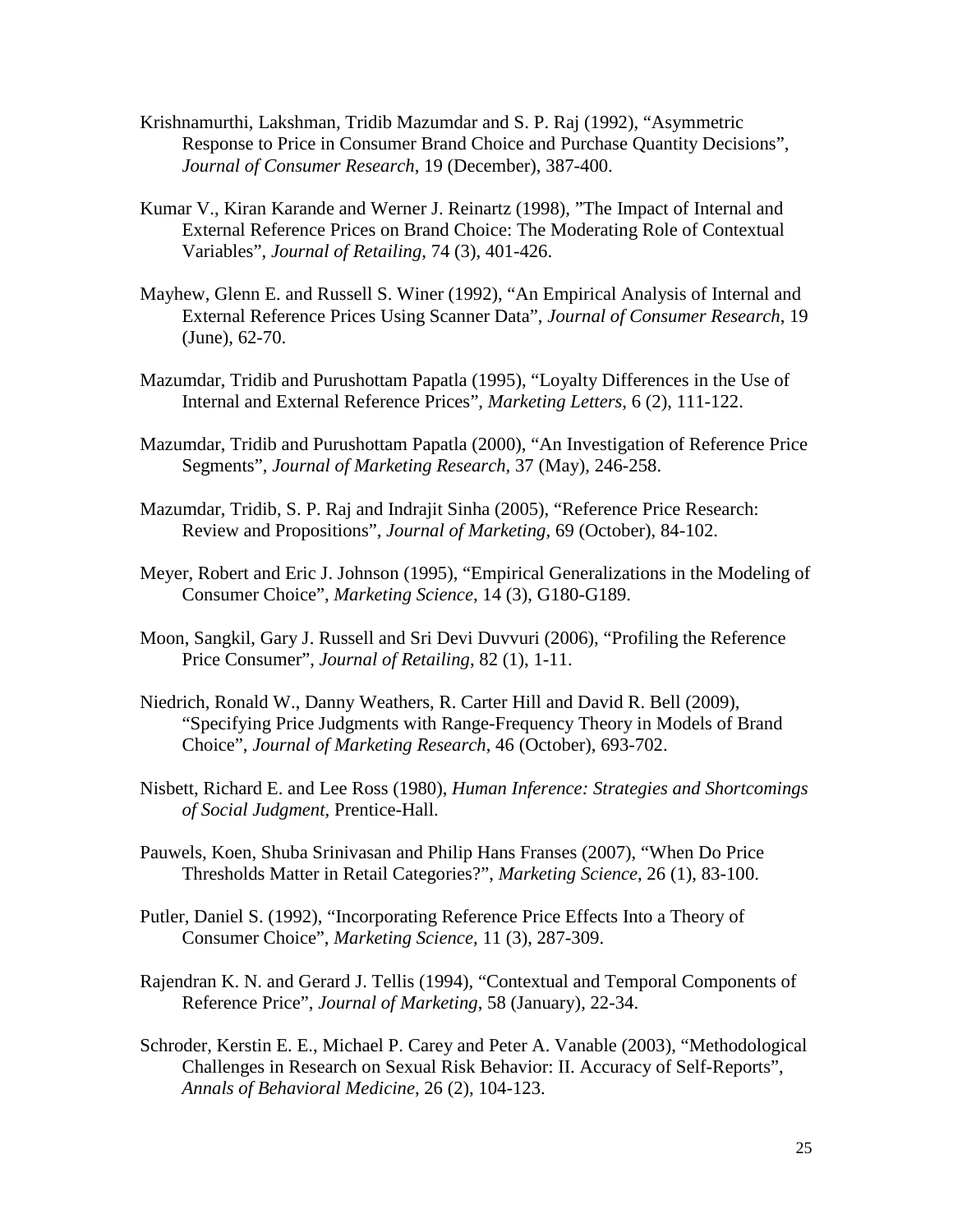- Steenkamp, Jan-Benedict E. M., Vincent R. Nijs, Dominique M. Hanssens and Marnik G. Dekimpe (2005), "Competitive Reactions to Advertising and Promotion Attacks", *Marketing Science*, 24 (1), 35-54.
- Thaler, Richard (1985), "Mental Accounting and Consumer Choice", *Marketing Science*, 4 (3), 199-214.
- Vanhuele, Marc and Xavier Dreze (2002), "Measuring the Price Knowledge Shoppers Bring to the Store", *Journal of Marketing*, 66 (October), 72-85.
- Winer, Russell S. (1986), "A Reference Price Model of Brand Choice for Frequently Purchased Products", *Journal of Consumer Research*, 13 (September), 250-256.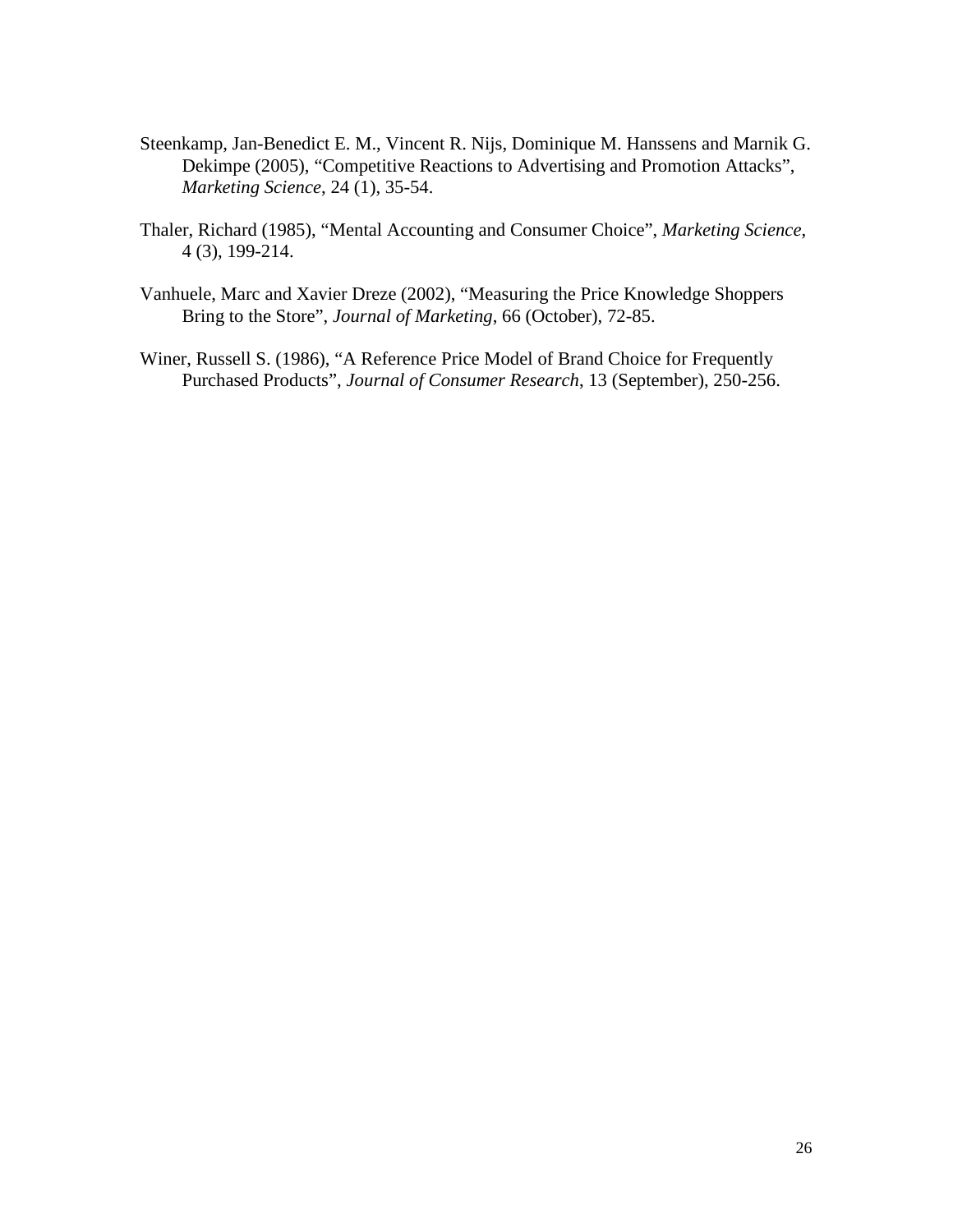### **Table 1**

## **Overview of estimates of loss aversion asymmetry, computed from the literature.**

| Study                  | Level of   | Unobserved     | Product categories  | ERP $(\lambda)$                                        | IRP $(\lambda \mu)$                | Ratio $(\mu)$ |  |
|------------------------|------------|----------------|---------------------|--------------------------------------------------------|------------------------------------|---------------|--|
|                        | analysis   | heterogeneity  |                     |                                                        |                                    |               |  |
| Bell and Lattin (2000) | Individual | Latent class   | Orange juice and    | Loss aversion in ERP for 7 out of                      |                                    |               |  |
|                        |            |                | 11 other categories |                                                        | 12 categories, no loss aversion in |               |  |
|                        |            |                |                     | IRP for all 12 categories                              |                                    |               |  |
| Briesch et al. (1997)  | Individual | Latent class   | Both ERP and IRP    | 0.20<br>0.44                                           |                                    | 0.47          |  |
|                        |            |                | are reported for    |                                                        |                                    |               |  |
|                        |            |                | liquid detergent    |                                                        |                                    |               |  |
| Hardie et al. (1993)   | Individual | N <sub>o</sub> | Orange juice        | 1.66                                                   | 1.46                               | 0.88          |  |
| Mazumdar and Papatla   | Individual | Deterministic  | Margarine and       | $\lambda \mu$ virtually zero for margarine             |                                    |               |  |
| (1995)                 |            | segmentation   | liquid detergent    | $(\mu \approx 0)$ , while $\lambda \mu$ very large for |                                    |               |  |
|                        |            |                |                     | liquid detergent ( $\mu$ very large)                   |                                    |               |  |
| Moon et al. (2006)     | Individual | Latent class   | Toilet tissue       | 18.04                                                  | 4.88                               | 0.27          |  |
|                        |            | structural     |                     |                                                        |                                    |               |  |
|                        |            | heterogeneity  |                     |                                                        |                                    |               |  |
| Pauwels et al. (2007)  | Aggregate  | Not applicable | Combination of      | 0.91                                                   | 0.59                               | 0.65          |  |
|                        |            |                | brands from 20      |                                                        |                                    |               |  |
|                        |            |                | categories          |                                                        |                                    |               |  |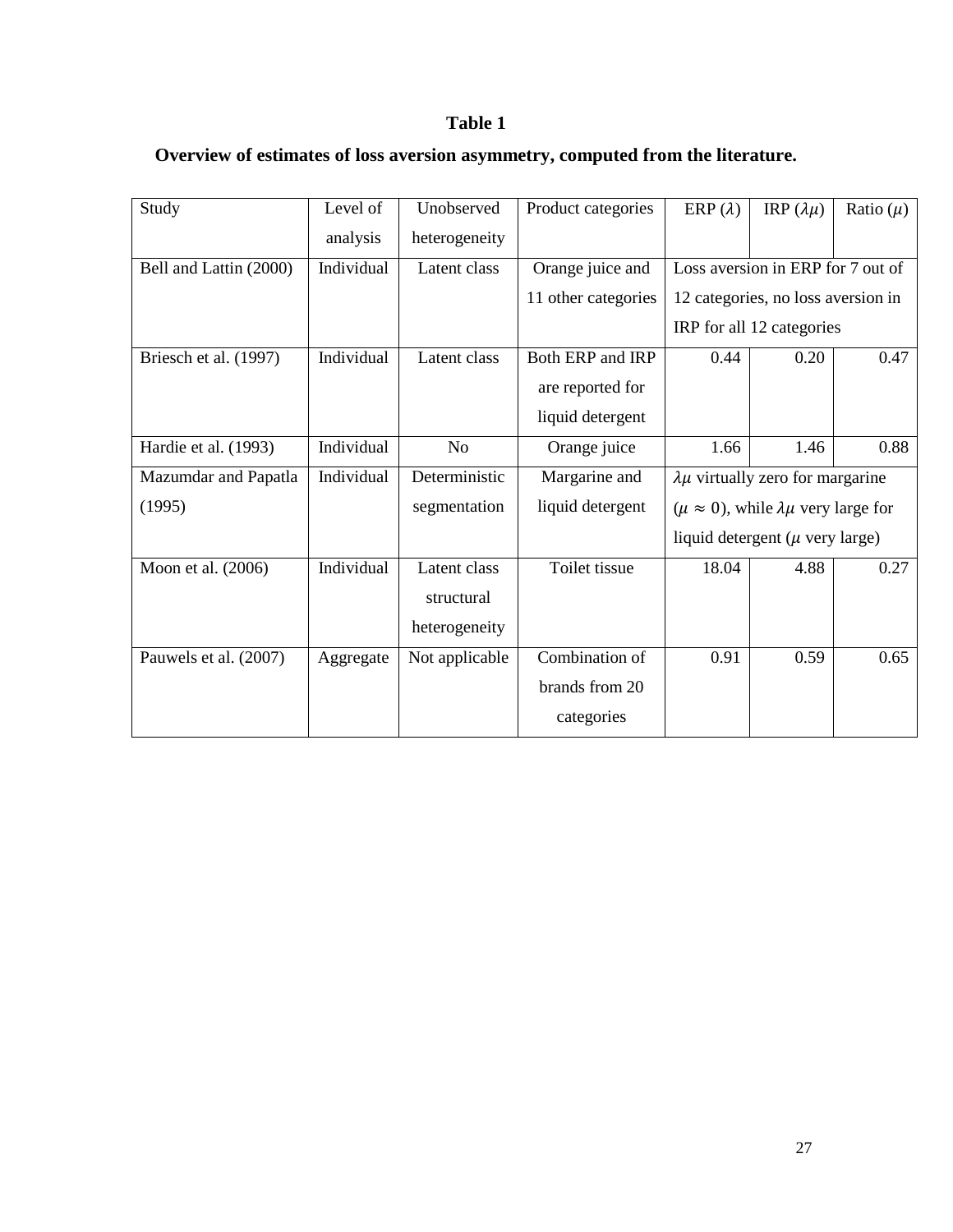### **Table 2**

|                              |          | <b>ERP</b> | <b>IRP</b> | differential | p-value |
|------------------------------|----------|------------|------------|--------------|---------|
| ketchup                      | % gain   | 68         | 50         | 18           | 0.000   |
|                              | $%$ loss | 32         | 50         |              |         |
| peanut butter                | % gain   | 54         | 30         | 24           | 0.000   |
|                              | $%$ loss | 46         | 70         |              |         |
|                              |          |            |            |              |         |
| across-category differential |          | 14         | 20         |              |         |
| p-value                      |          | 0.000      | 0.000      |              |         |

## **Frequencies of gains and losses for ERP and IRP.**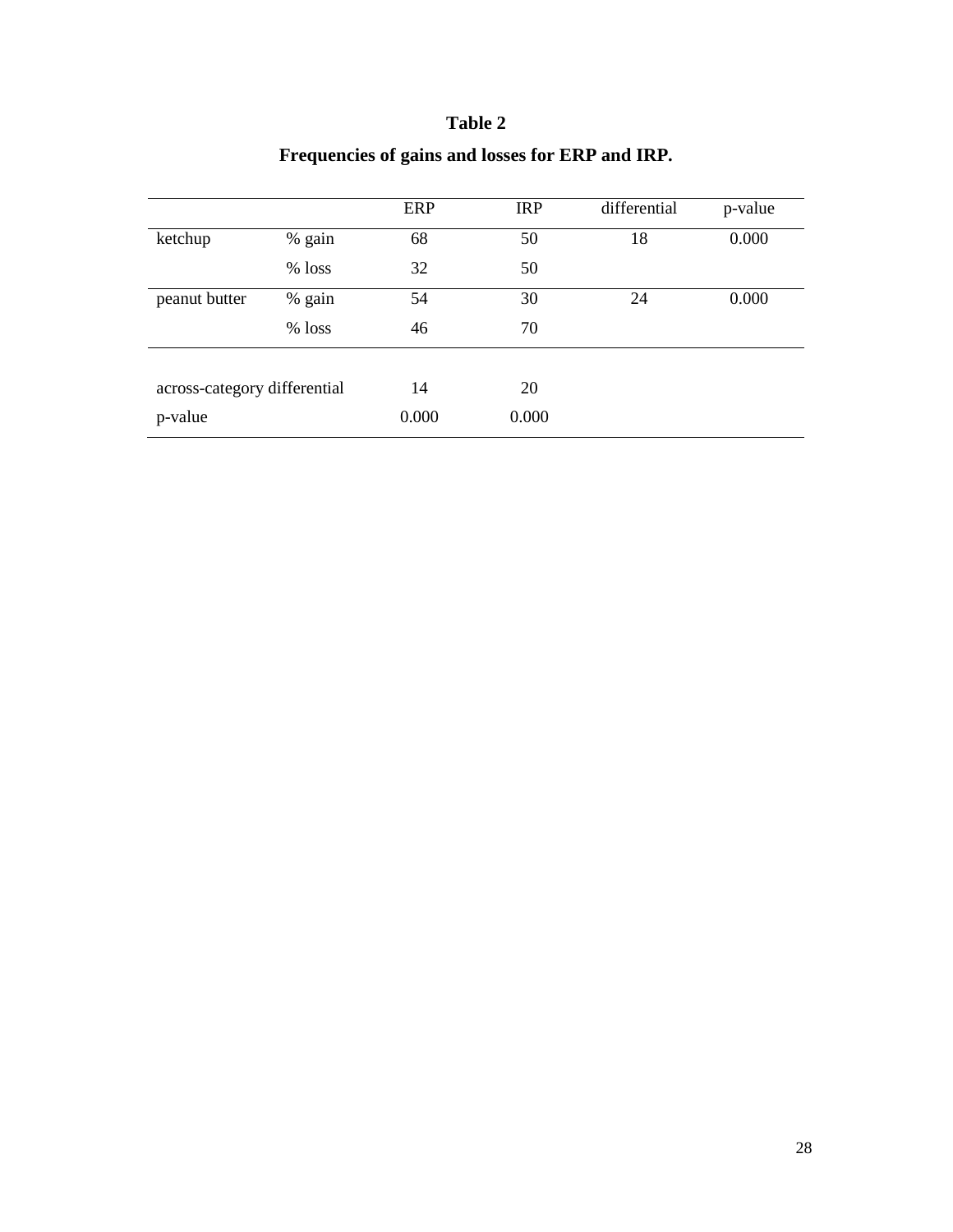#### **Table 3**

**Parameter estimates of the full model (standard errors in parentheses). All brand constants are relative to the Store brand. For the two pricing conditions and the alternative-explanation variables, negative coefficients indicate more asymmetry.**

|                           | ketchup               |                    |                 |  | peanut butter      |                       |                 |                |  |
|---------------------------|-----------------------|--------------------|-----------------|--|--------------------|-----------------------|-----------------|----------------|--|
| segment number            | $\mathbf{1}$          | $\overline{2}$     | $\overline{3}$  |  | $\mathbf{1}$       | $\overline{2}$        | $\overline{3}$  | $\overline{4}$ |  |
| segment size              | 41%                   | 37%                | 22%             |  | 46%                | 29%                   | 19%             | 6%             |  |
|                           |                       |                    |                 |  |                    |                       |                 |                |  |
| HEINZ / JIF               | $1.249^a$             | $2.985^{a}$        | $2.794^{a}$     |  | $0.725^{\text{a}}$ | $3.370^a$             | $1.746^a$       | $4.931^{a}$    |  |
|                           | (0.159)               | (0.258)            | (0.336)         |  | (0.111)            | (0.251)               | (0.311)         | (0.748)        |  |
| HUNTS / PETER PAN         | $-0.181^b$            | $1.575^{\circ}$    | $2.152^{a}$     |  | $0.174^c$          | $3.009^{\rm a}$       | $0.933^a$       | 0.237          |  |
|                           | (0.091)               | (0.250)            | (0.309)         |  | (0.094)            | (0.219)               | (0.258)         | (1.071)        |  |
| DEL MONTE / SKIPPY        | $-0.377$ <sup>a</sup> | $0.932^{a}$        | $0.767^b$       |  | $0.610^{a}$        | $3.309^{a}$           | $1.470^a$       | $4.359^{a}$    |  |
|                           | (0.087)               | (0.244)            | (0.379)         |  | (0.083)            | (0.220)               | (0.230)         | (0.695)        |  |
| <b>BLOY</b>               | $0.238^{a}$           | $0.119^{a}$        | $0.188^{a}$     |  | $0.313^{a}$        | $0.145^{\circ}$       | $0.292^a$       | $0.156^a$      |  |
|                           | (0.013)               | (0.018)            | (0.015)         |  | (0.006)            | (0.014)               | (0.023)         | (0.024)        |  |
| <b>FEATURE</b>            | $0.164^a$             | $0.282^{\text{a}}$ | $0.088^{\rm a}$ |  | $0.109^{a}$        | $0.298^{\text{a}}$    | $0.524^{\rm a}$ | $0.446^a$      |  |
|                           | (0.017)               | (0.024)            | (0.032)         |  | (0.021)            | (0.034)               | (0.074)         | (0.107)        |  |
| <b>DISPLAY</b>            | $0.163^a$             | $0.437^{\rm a}$    | $0.138^{a}$     |  | $0.162^a$          | $0.528^{\rm a}$       | $0.515^a$       | 0.122          |  |
|                           | (0.034)               | (0.067)            | (0.037)         |  | (0.049)            | (0.110)               | (0.168)         | (0.207)        |  |
| <b>ERPGAIN</b>            | $0.115^a$             | $0.121^{a}$        | 0.015           |  | $0.022^a$          | $0.063^a$             | $0.081^a$       | $0.026^b$      |  |
|                           | (0.015)               | (0.016)            | (0.018)         |  | (0.004)            | (0.009)               | (0.012)         | (0.012)        |  |
| <b>IRPGAIN</b>            | $0.087^{\text{a}}$    | $0.124^{a}$        | 0.024           |  | $0.036^{a}$        | $0.054^{\text{a}}$    | $0.080^a$       | 0.033          |  |
|                           | (0.019)               | (0.030)            | (0.034)         |  | (0.008)            | (0.011)               | (0.017)         | (0.030)        |  |
| LOSS AVERSION $(\lambda)$ | 1.066                 | (0.078)            |                 |  |                    | $1.631^{a}$           | (0.154)         |                |  |
| ASYMMETRY $(\mu)$         | $0.356^{a}$           | (0.238)            |                 |  |                    | $0.459^{\rm a}$       | (0.113)         |                |  |
| CONDITION 1 $(\delta_1)$  | $-1.006^a$            | (0.088)            |                 |  |                    | $-1.978$ <sup>a</sup> | (0.145)         |                |  |
| CONDITION 2 $(\delta_2)$  | $-3.203^a$            | (0.854)            |                 |  |                    | $-0.895^{\text{a}}$   | (0.243)         |                |  |
| <b>LOYALTY</b>            | $-4.299$ <sup>c</sup> | (2.212)            |                 |  |                    | 1.059                 | (0.757)         |                |  |
| <b>INTERPURCH TIME</b>    | 0.052                 | (0.062)            |                 |  |                    | $0.121^{b}$           | (0.050)         |                |  |
| <b>HHOLD SIZE</b>         | $0.283^{b}$           | (0.134)            |                 |  |                    | 0.081                 | (0.093)         |                |  |
| <b>HHOLD INCOME</b>       | $-0.258$              | (0.210)            |                 |  |                    | $-0.021$              | (0.047)         |                |  |
| $\kappa_{\rm BLOY}$       | $0.790^{\rm a}$       | (0.010)            |                 |  |                    | $0.807^{\rm a}$       | (0.005)         |                |  |
| $\kappa_{\rm IRP}$        | $0.643^{\circ}$       | (0.012)            |                 |  |                    | $0.295^{\text{a}}$    | (0.068)         |                |  |
| Log-likelihood            | $-8035.86$            |                    |                 |  | $-12919.49$        |                       |                 |                |  |

<sup>a</sup> significant at 1%, <sup>b</sup> significant at 5%, <sup>c</sup> significant at 10% (significance of  $\lambda$  and  $\mu$  relative to 1).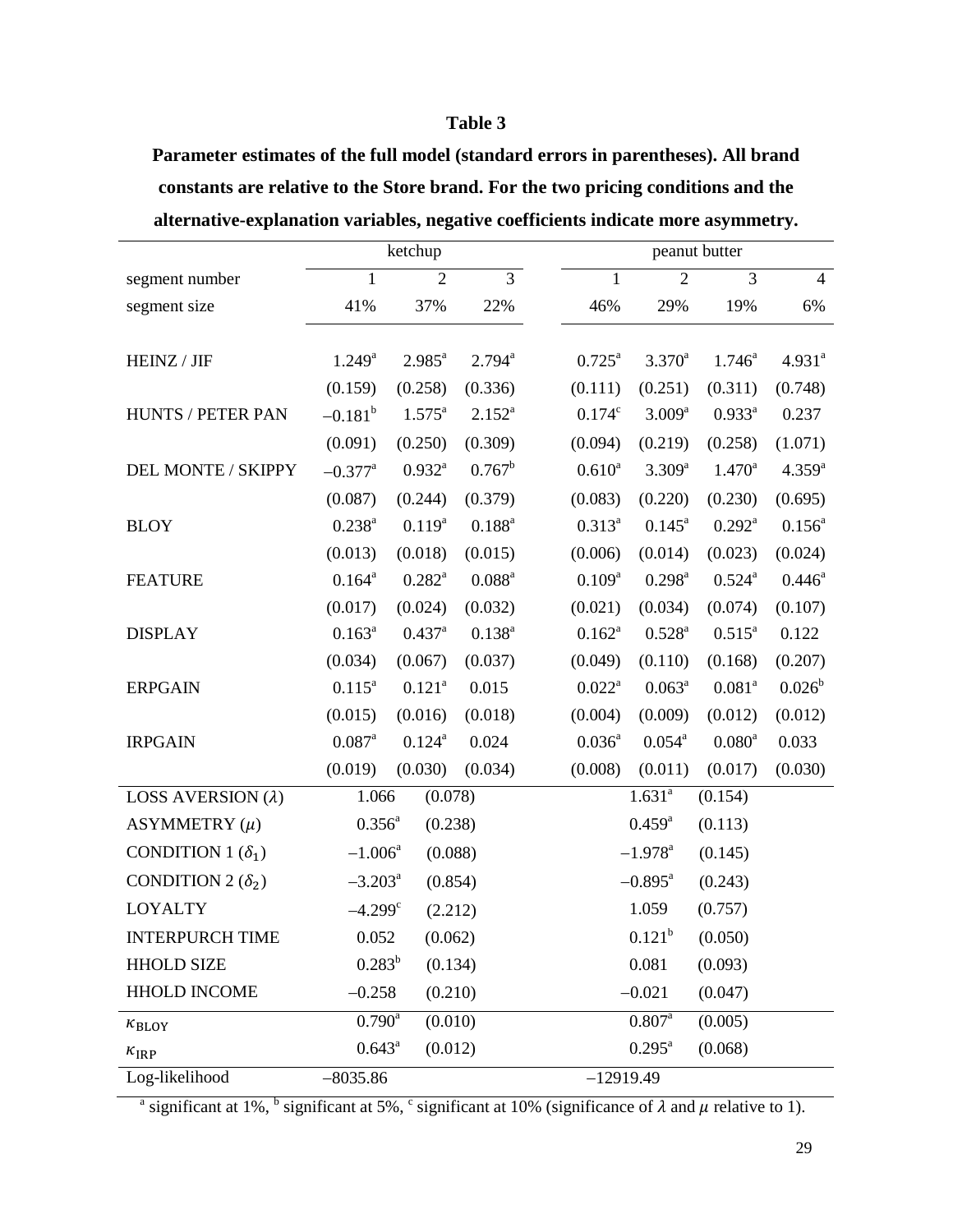|               | scenario 1    |       | scenario 2 |               |         | scenario 3    |         | scenario 4    |  |
|---------------|---------------|-------|------------|---------------|---------|---------------|---------|---------------|--|
| loss aversion | $\lambda = 1$ |       |            | $\lambda = 2$ |         | $\lambda = 2$ |         | $\lambda = 3$ |  |
| asymmetry     | $\mu = 1$     |       |            | $\mu = 0.5$   |         | $\mu = 1$     |         | $\mu = 0.5$   |  |
|               |               |       |            |               |         |               |         |               |  |
| brand (price) | instant       | cumul | instant    | cumul         | instant | cumul         | instant | cumul         |  |
| 1(9.85c)      | 12.18         | 9.25  | 13.98      | 14.85         | 13.98   | $-6.68$       | 15.63   | 9.76          |  |
| 2 $(9.34c)$   | 12.18         | 9.25  | 13.45      | 13.61         | 13.45   | $-7.71$       | 14.53   | 6.62          |  |
| 3(9.31c)      | 12.18         | 9.25  | 13.39      | 13.45         | 13.39   | $-7.83$       | 14.43   | 6.44          |  |
| 4 $(8.00c)$   | 12.18         | 9.25  | 11.24      | 10.13         | 11.24   | $-11.12$      | 10.01   | $-0.27$       |  |

# **Table 4 Instantaneous and cumulative effects of price promotions.**